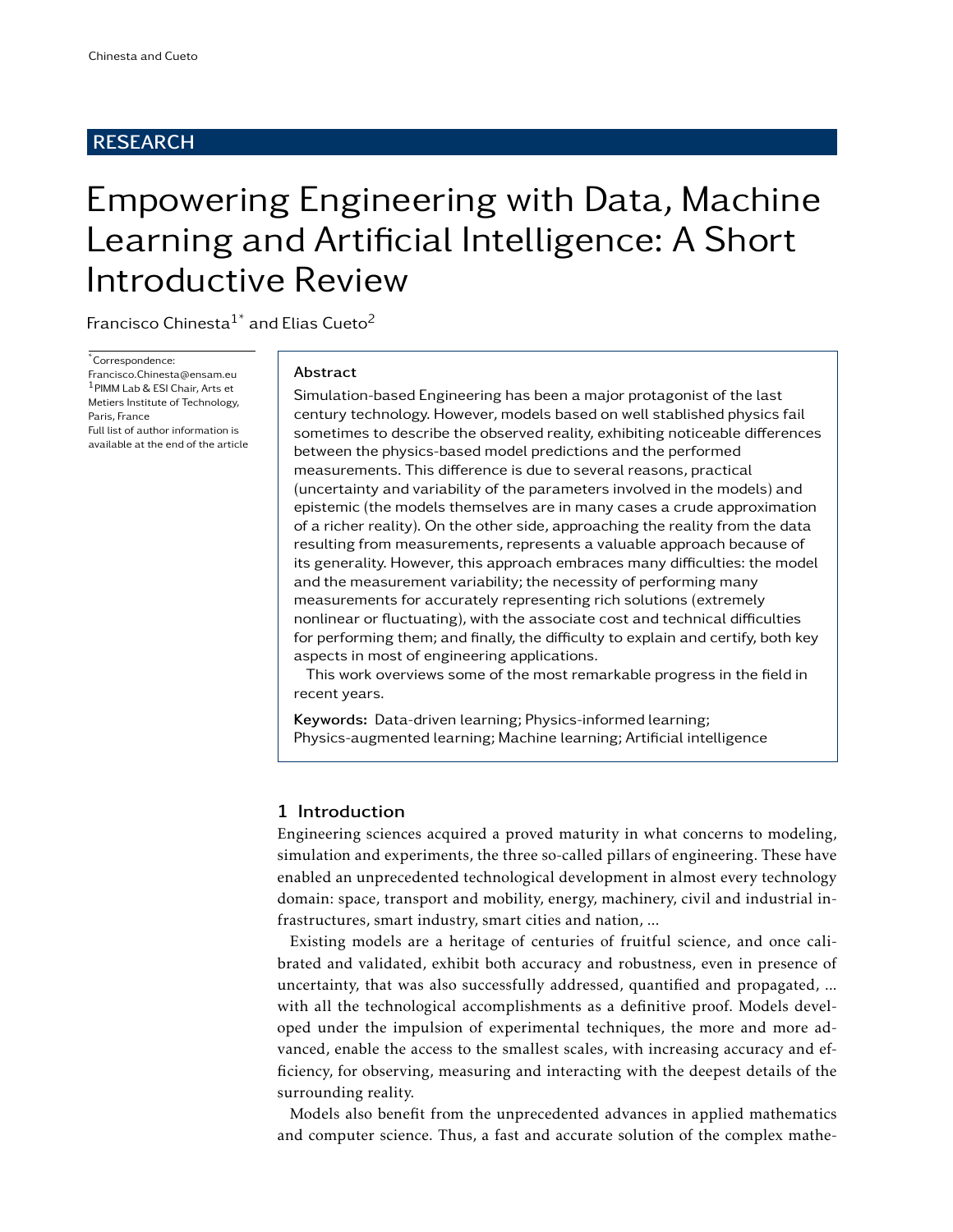matical models that are expected to describe finely the physical reality, was possible, even when components, structures and systems exhibit extremely large uncertainty and complex couplings. Thus, the design (under multi-disciplinary optimality constrains), the diagnosis, the prognosis and a performant predictive engineering, are nowadays part of the everyday engineering practice, *the engineer's mission!*.

The 21st century started with revisited challenges: the dream or need of treating systems the more and more large, complex, involving the finest scales, exhibiting uncertainty, variability and fluctuating behaviors, ...with new objectives, as the one of defining twins of the real entities, able to emulate their behavior, and consequently enabling an efficient dialog between the user or the controller and the digital twin, instead of making that dialog with the real entity.

A Digital Twin (DT), a real one, aims at representing the reality in a complete, concise, accurate and efficient way. It is more than a continuously calibrated physics-based model (by using adequate data assimilation) and also much more than a simply transfer function relating specific inputs with specific outputs, that even being very precise and operating very fast, it fails to be general enough to address any query. DT embrace three main functionalities: (i) an accurate model, able to replicate or emulate the reality with the required level of fidelity; (ii) a digital platform for processing that model and making predictions form it at the required rate; and (iii) data with multiple missions: calibrating physics-based models, learning data-driven-models, making diagnosis, validating predictions, ...

Advances in sensing for data-acquisition, data-transfer, data-storage, dataanalytics, ... facilitated and boosted the irruption of DT in almost all the science and technology domains [115, 37, 62, 23]. Now, we must conciliate accuracy with rapidity, making fast and well, *the engineer dream!*.

In this context, we should address a first question:

• *What are the limits or difficulties we are confronted to in the current engineering practice?*

with a natural second one:

• *Which framework is needed, such that it is able to conciliate explainability and understanding (the foundations of knowledge), efficiency and pragmatism, needs and resources?*

for finally

• *Identifying the available methodologies,*

and

• *Illustrating their use in the domain of materials and structures, fluids and flows, processing and multi-physics coupling, complex systems and systems of systems.*

Coming back to the first question, it can be noticed that several models exhibit a limited fidelity with respect to the reality that they are expected to represent, and this is due to different reasons, of practical and/or epistemic nature. In fact, the reality seems to be much richer that our approach to it, our conceptualization of the physical reality. To enrich them, enhancing their predictability capabilities, further research works are needed. Some of them will run for many years to reach the targeted accuracy in the resulting models prediction. This is the way that science and technology followed during the past centuries.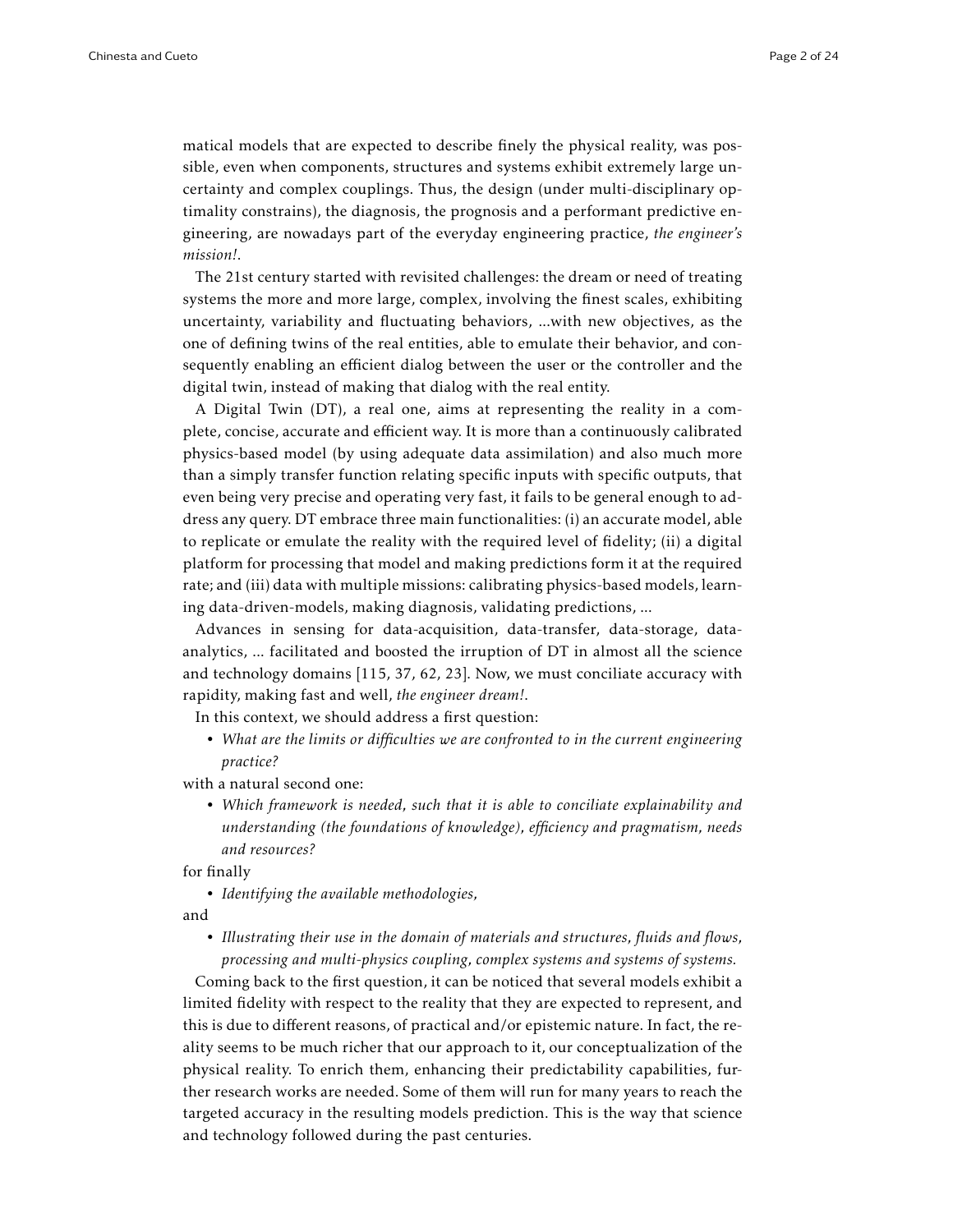Nothing seems really new from the fundamental point of view at present, maybe only the fact that the society, with scientists and engineers being part of it, becomes more and more impatient, and queries are expected to be responded instantaneously. An expanding insatiable impatience seems to be the only novelty with respect the process of transforming observations into knowledge accomplished during centuries of successful science and technology.

From now on, three main challenging scenarios must be addressed:

- Improving the efficiency of optimal design procedures by enabling fast, accurate and a complete exploration of the design space—that is, the space spanned by the design parameters—by improving existing techniques and proposing new advanced methodologies.
- In what concerns to diagnosis, it works quite well based solely on the data analysis. As soon as data, as described later, is classified to compose a sort of catalog or dictionary of faults, pattern recognition suffices for performing online diagnosis. However, the prescription of corrective actions, needs for accurate prognosis, that at its turn, needs for a deeper modeling-based approach, also discussed later.
- Finally, very often models exist and are accurate enough. However, they are difficult to manipulate with the prescribed accuracy, under stringent realtime constraints. In these circumstances, to improve the performance, when well experienced Model Order Reduction (MOR) techniques do not suffice or are too complex to implement, models are degraded (coarsened). In that case, the risk becomes that of making wrong predictions very fast. Efficient technologies are then needed to ensure fast an accurate predictions.

The transition between the 20th and 21st centuries was accompanied of a hatching of technologies able to address the just referred challenges, conciliating rapidity and accuracy:

• First, the solution of state-of-the-art physics-based models was accelerated to accomplish as much as possible real-time responses by using advanced MOR techniques. These techniques neither reduce nor modify the model itself, they simply reduce the complexity of its solution by employing more adapted approximations of the unknown fields [22].

Model Order Reduction techniques express the solution of a given problem (usually governed by a PDE) into a reduced basis with strong physical or mathematical content. Sometimes these bases are extracted from some offline solutions of the problem at hand, as in the Proper Orthogonal Decomposition (POD) or the Reduced Basis (RB) methods. When operating within the reduced basis approach, the solution complexity scales with the size of this basis. It is, in general, much smaller than the size of the general-purpose approximation basis associated with the Finite Element Method (FEM), whose size scales with the number of nodes involved in the mesh that covers the domain in which the problem is defined. Even if the use of a reduced basis implies a certain loss of generality, it enables impressive computing-time savings while guaranteeing acceptable accuracy as soon as the problem solution continues living in the space spanned by the reduced basis.

The main drawbacks of these techniques are: (i) their limited generality when addressing situations far from the ones that allowed the reduced basis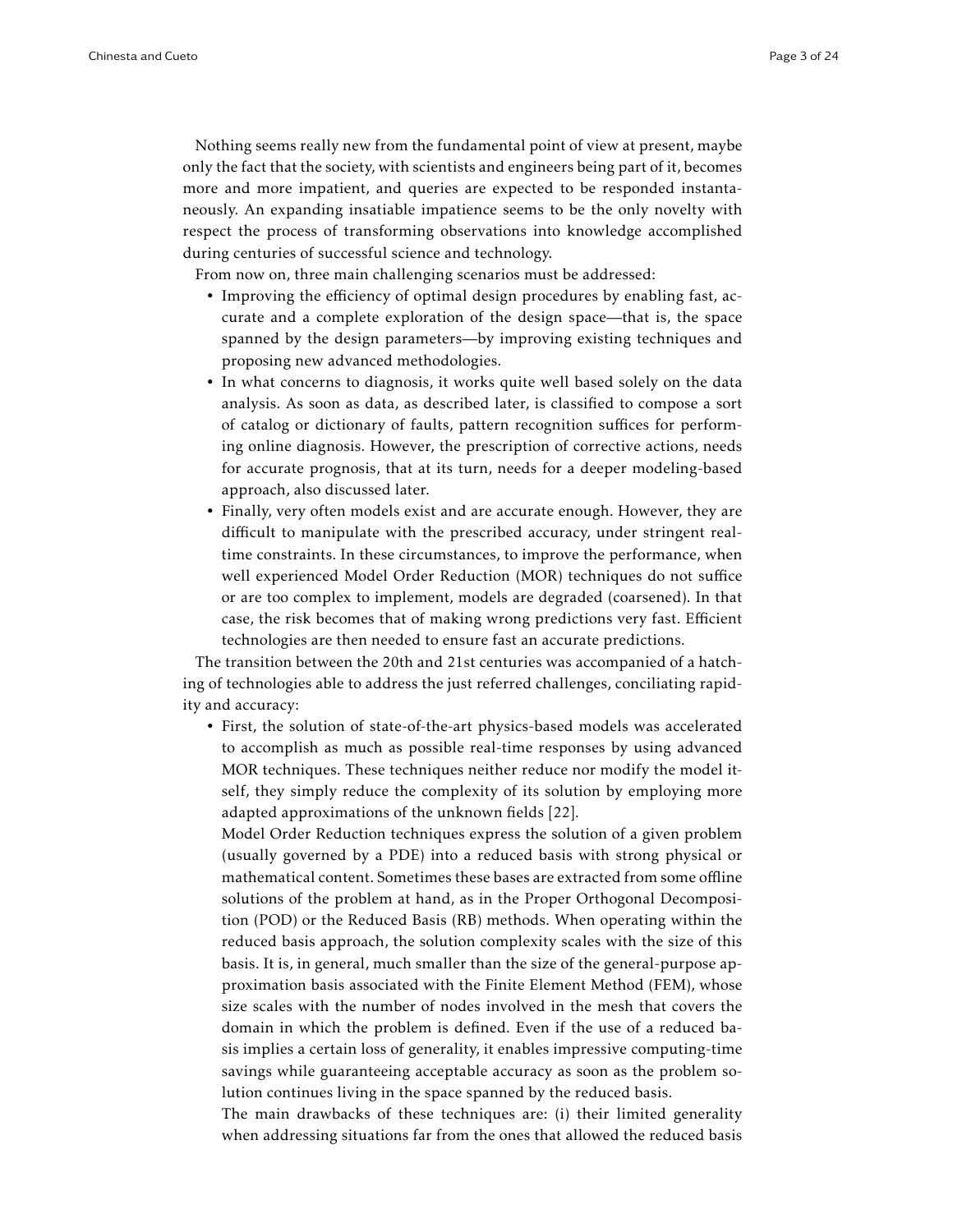construction; (ii) the difficulties of addressing nonlinear models, that require the use of advanced strategies; and (iii) their intrusive character with respect to its use in well experienced and validated, existing software.

For circumventing, or at least alleviating, the just referred computational issues, an appealing route consists of constructing the reduced basis at the same time that the problem is solved, as Proper Generalized Decompositions (PGD) do [19, 20, 21]. However, PGD is even more intrusive than POD and RB referred above. Thus, non-intrusive PGD procedures were proposed, that proceed by constructing the parametric solution of the parametric problem from a number of high-fidelity solutions, obtained offline for different choices of the model parameters. Among these techniques we can mention the SSL-PGD, that considers hierarchical separated bases for interpolating the precomputed solutions [9], or its sparse counterpart [53, 103].

Once the parametric solution of the problem at hand is available, it can be particularized online for any choice of the model parameters, enabling simulation, optimization, inverse analysis, uncertainty propagation, simulationbased control, ... all of them under stringent real-time constraints [22].

- With the democratization of technologies around sensing, metrology, communication, storage and computation, massive data-acquisition experienced an exponential increase in many new domains (in other domains like spectrography, tomography, thermography, among others, massive data was already present for many years). Data were not the real revolution. The real revolution, as just argued, was its democratization and the colonization of many domains of science and technology,. This happened first where models were inexistent, or where models existed but their predictions did not fulfill the desired expectations in what concerns to accuracy or rapidity.
- Thus, many initiatives irrupted worldwide, pointing out the opportunities that the use of machine learning and artificial intelligence, operating on continuously collected data, could represent [70]. In particular in France, the collective report entitled *AI for Humanity*, whose writing was leaded by the 2010 Fields Medal awardee Cedric Villani [119], was the starting point, followed with the four french 3AI initiatives around: AI focusing on medicine, mobility, aeronautics and space, environment, city and nation, human and social sciences, ... Similar activities saw the light of the day in all the countries around the world, everywhere, almost simultaneously.

Engineering benefited of that momentum, with different levels on the employ of the data:

- 1 First, some applications were essentially or purely based on the employ of data. This is the case of those applications making use on pattern recognition (based on data classification), widely employed in diagnosis.
- 2 Dynamic Data Driven Application Systems (DDDAS) represent an intimate dialog between models and data, where data is used for keeping the models continuously calibrated, whereas the models serve to drive the data collection [26].
- 3 In the third case, data is used with learning purposes, to be afterwards employed to make predictions or anticipate anomalous behaviors.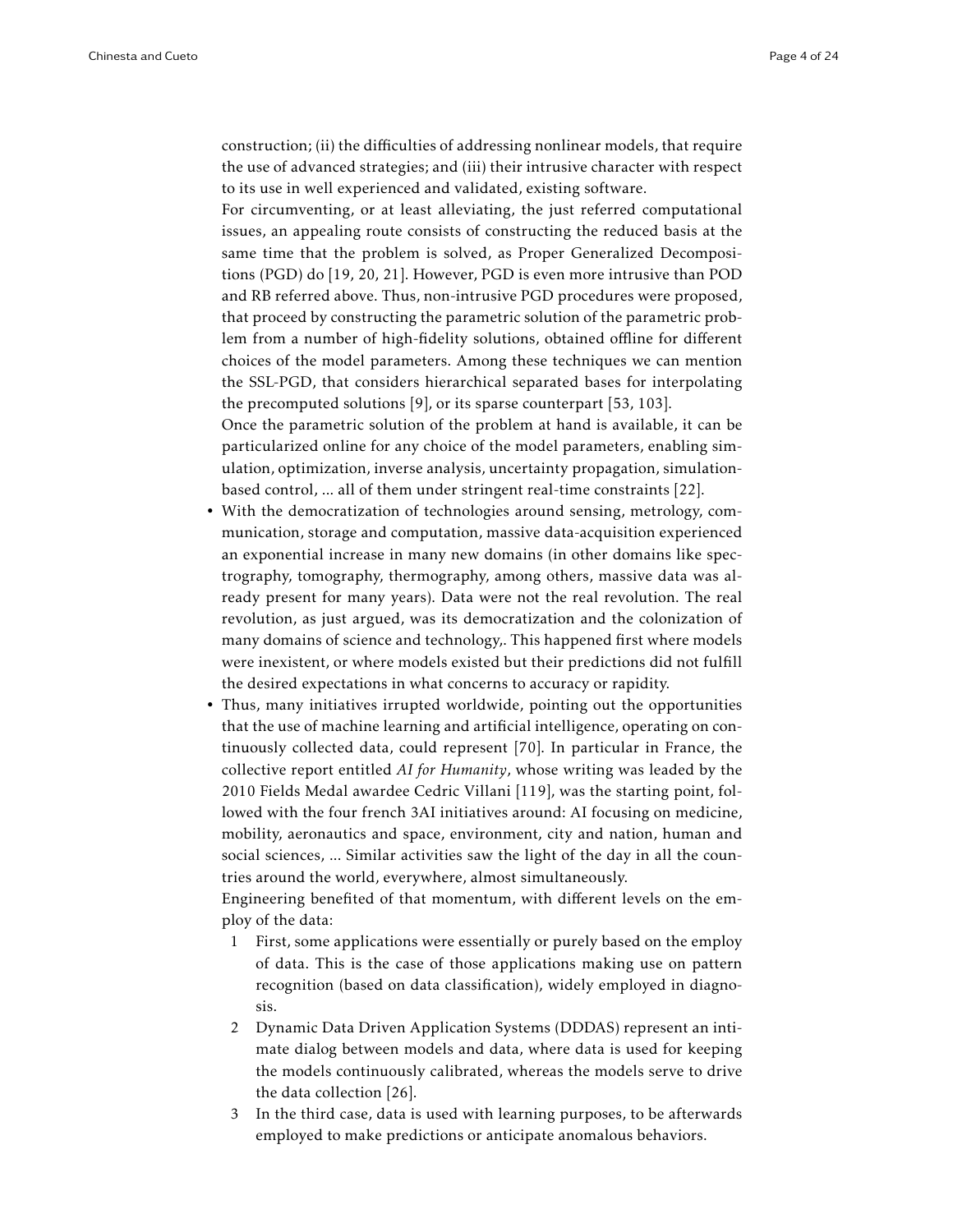In the third item listed above, three levels of learning, depending on the relative weight of physics and data, can be distinguished:

- 1 The first learning approach considers essentially data, that is assumed to be constrained by first principles and the associated variational formulations only. It the most genuine *data-driven learning*.
- 2 In the second learning approach, the physics (and more generally all the existing knowledge) is assimilated during the learning process, given rise to the so-called *physics-informed learning*, whose employ is growing very rapidly.
- 3 In the third approach, more than solely informing the learning process, physics augments the learning. For example, the calibrated physicsbased model is enriched with a data-driven model (eventually physicsinformed) for representing the deviation between the observed reality and the predictions obtained from the calibrated physics-based model. This third framework, a sort of transfer learning, is called here *physicsaugmented learning*.

The two remaining main protagonists are data themself, as well as the techniques for quantifying the learned model confidence:

- 1 What data?; at which scale?; where and when?; which metrics to consider for quantifying, expressing and comparing them?; how transform the data into knowledge, or how to extract the last from the former?; ...
- 2 How to verify and validate the learned models?; how to explain and certify? Engineering remains to be extremely dependent on the confidence to quantity risks, that must be mastered in the best manner.

As mentioned before repeatedly, because of fundamental or practical reasons, the considered models (when they exist) do not allow to attain the required accuracy or rapidity in their predictions. Thus, techniques based on the use of data (solely, informed or augmented by the physics) are becoming appealing alternatives for replacing, enriching or augmenting the existing models. To empower engineering, and therefore, conciliate accuracy and rapidity from the smart use of physics and data, advanced methodologies focusing on data, learning and verification and validation (V&V) must be used, adapted or proposed.

The next sections revisit the just referred three topics: (i) data; (ii) learning; and  $(iii) V&V.$ 

# 2 Methodologies: Data

Our staring point is Data, where the upper case is voluntary used to emphasize the impressive richness that this word embraces, as discussed in the current section.

# 2.1 Data and metrics

Data have a double nature: a qualitative essence and a quantitative extension. First, data exist with respect to a given target, that is, with respect to a given objective. In this sense, data become goal-oriented. Then, to quantify them, an appropriate metric is needed. We can visualize such a need by thinking on a ruler to measure the position of an object in the space, or its dimensions; a balance for measuring its weight; or a thermometer for measuring its temperature. Until here everything seems natural, simple and easy.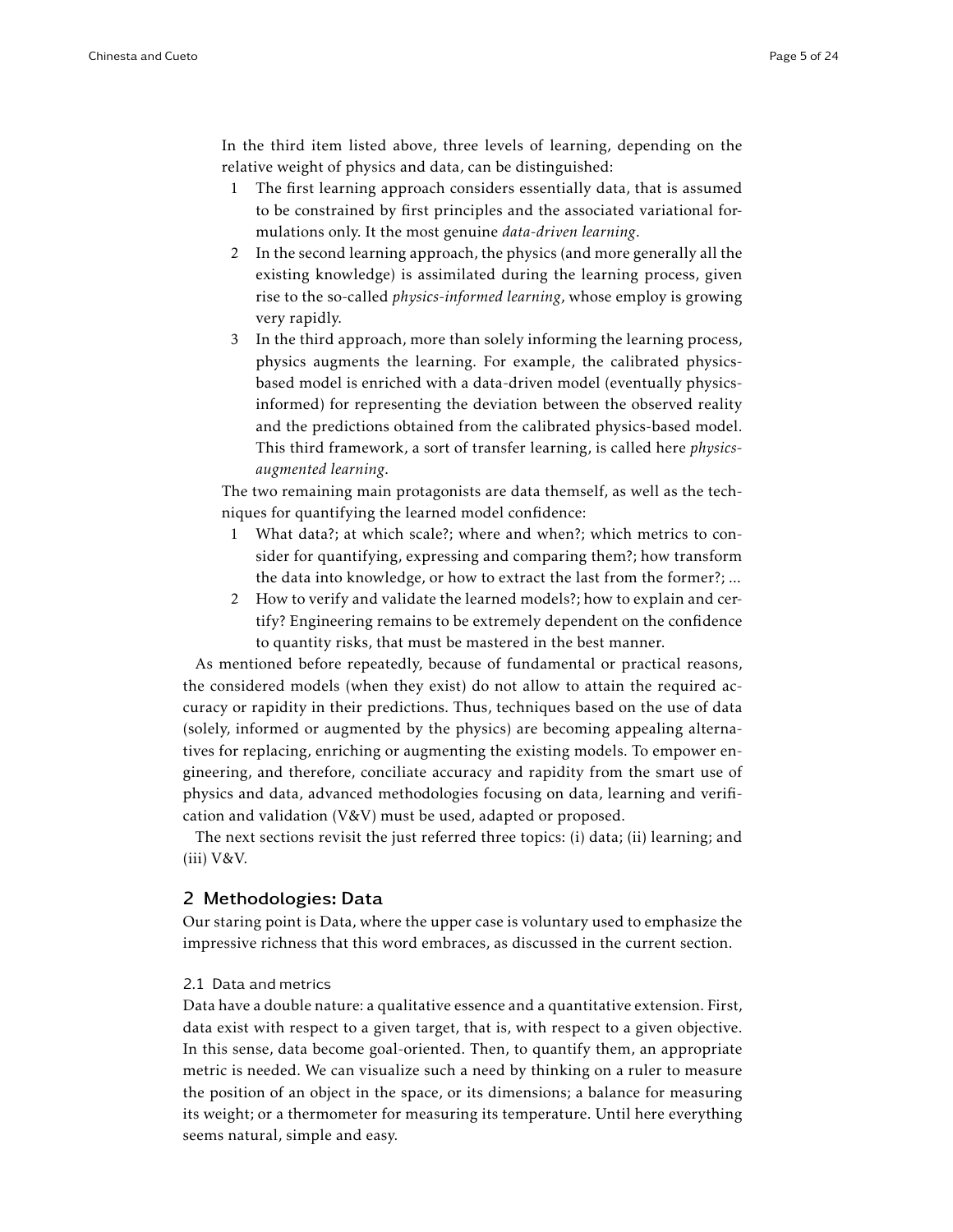The situation becomes more complex as soon as data to be manipulated cannot be directly represented in a vector space. For example, data representing a manufactured product, could consist in a sort of identity card consisting in turn on the list of constituents, their percentages, the different processing parameters and even the name of the employee that produced it. All these informations could be sorted into a list that will define the product's identity card. Two different products become represented by two distinct data. The important issue here is the metric to be used to compute the distance between both products. It seems obvious that calculating that distance between two products is much more controversial that computing the Euclidian distance between two points drawn on a white paper sheet.

Thus, data cannot exist without a metric for describing and manipulating them, and when it is not defined a priori, this metric must be learned at the same time that the classification is carried out. It is the way that most of AI-based classification techniques (considered later) proceed.

## 2.2 Data reduction and intrinsic dimensionality

With a physics and its target both defined, an important issue concerns the features to be considered to infer the desired output. The optimal choice can be stated as follows: no more than the strictly needed, neither less than the required ones. This is easy to express but difficult to apply.

Removing useless features can be performed by using different techniques. Some of them are of a statistical nature (analysis of variance, ...), others are based on the dimensionality of the manifold in which the multidimensional data (assumed to be expressible in a vector space) is embedded. In the last case, we cite here linear (e.g. Principal Component Analysis (PCA) [74]) or nonlinear dimensionality reduction, among them, Locally Linear Embedding (LLE) [100], kernel Principal Component Analysis (kPCA) [74], local Principal Component Analysis (*`*-PCA), Multidimensional Scaling (MDS)[74], t-distributed Stochastic Neighbor Embedding (t-SNE) [81], among others.

The just referred strategies are also known as manifold learning techniques. All of them aim at removing linear and nonlinear correlations and then, approximating the intrinsic dimension of the data embedding manifold. There is not a universal technique for performing nonlinear dimensionality reduction and calculating the exact intrinsic dimensionality of data. All of them involve a series of hyperparameters, assumptions, hypotheses and sometimes technical choices (e.g. the so-called kernel trick in the kPCA). All of them work well with data expressed in vector spaces. However, different variants or alternatives exist for addressing more complex data, involving categorial features, sometimes incomplete, enabling the discrimination between useful and useless features [30, 31, 51]. Autoencoders (AE), a particular form of Neural Network (NN) architecture, represent an alternative route of performing nonlinear dimensionality reduction [41, 106, 47].

## 2.3 Combined features

Sometimes, all the features retained for the explanation of a certain target reveal to be useful. However, they act in a combined manner. Imagine for a while, the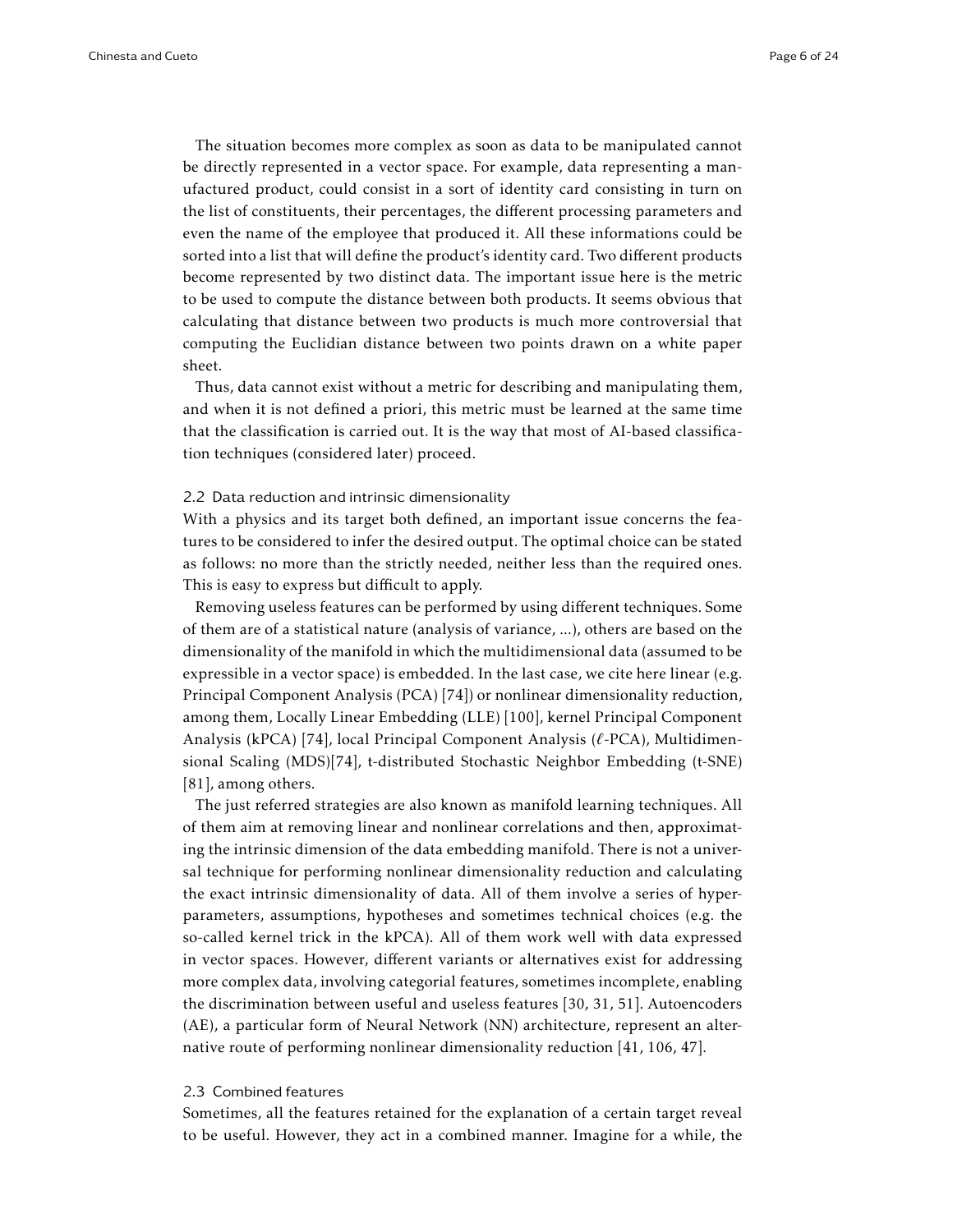velocity, density and viscosity of a fluid in a flow. These features can be measured (different devices exist for accomplishing that task). However, the flow is solely described from a feature that combines the former three: the Reynolds number. The last, the most important from the point of view of the resulting flow, can not be directly measured, but indirectly obtained from the three just referred measurable features.

Discovering and extracting these combined hyper-features could be of great relevance from the modeling viewpoint, and they are of major relevance when accessing to knowledge. However, its explicit identification is not an easy and direct task. Some techniques perform the task, but in a *black-box* sense, as it is the case when using the previously introduced AE (autoenccoders).

#### 2.4 Time series

Time series, representing the system response at equivalent conditions, usually differ if they are compared from their respective values at each time instant. That is, two time series, even when they describe the same system in similar conditions, never match perfectly. Thus, they differ even if they resemble in a certain metric that should be learned. For example, our electrocardiogram measured during two consecutive minutes will exhibit a resemblance, but certainly both of them are not identical, thus making a perfect match impossible. A small variation will create a misalignment needing for metrics less sensible to these effects. The same rationale applies when comparing two profiles of a rough surface, two images of a foam taken in two close locations, ... they exhibit a resemblance even if they do not perfectly match.

Thus, techniques aiming at aligning data were proposed. In the case of timeseries, Dynamic Time Warping, DTW [88, 108] has been successfully applied in many domains. The theory of optimal transport arose as a response to similar issues [118]. Another route consists of renouncing to *align* the data, and focussing on extracting the adequate, goal-oriented descriptors of these complex data, enabling comparison, clustering, classification and modeling (from non-linear regressions) [76].

Finally, data-transformation can be performed, to represent it in a more compact way in a more appropriate space, as for instance the Fourier or wavelet transformation, or the one base on homology persistence, the so-called TDA –Topological Data Analysis– revisited in the next section.

#### 2.5 Data representation

As just discussed, sometimes features are associated with observable and measurable quantities and qualities, with sophisticated devices making accurate and fast measurements. However, these features, very pertinent from the point of view of the technician, are much less pertinent from the point of view of the modeler. It is important to note that the more features are considered, the higher is the volume of data needed to accomplish learning tasks.

Sometimes, the complexity of a learned model depends on the chosen observables. For describing the solar system (aiming at modeling mechanistically is movement), one can make use of a metrics for locating at each time the planets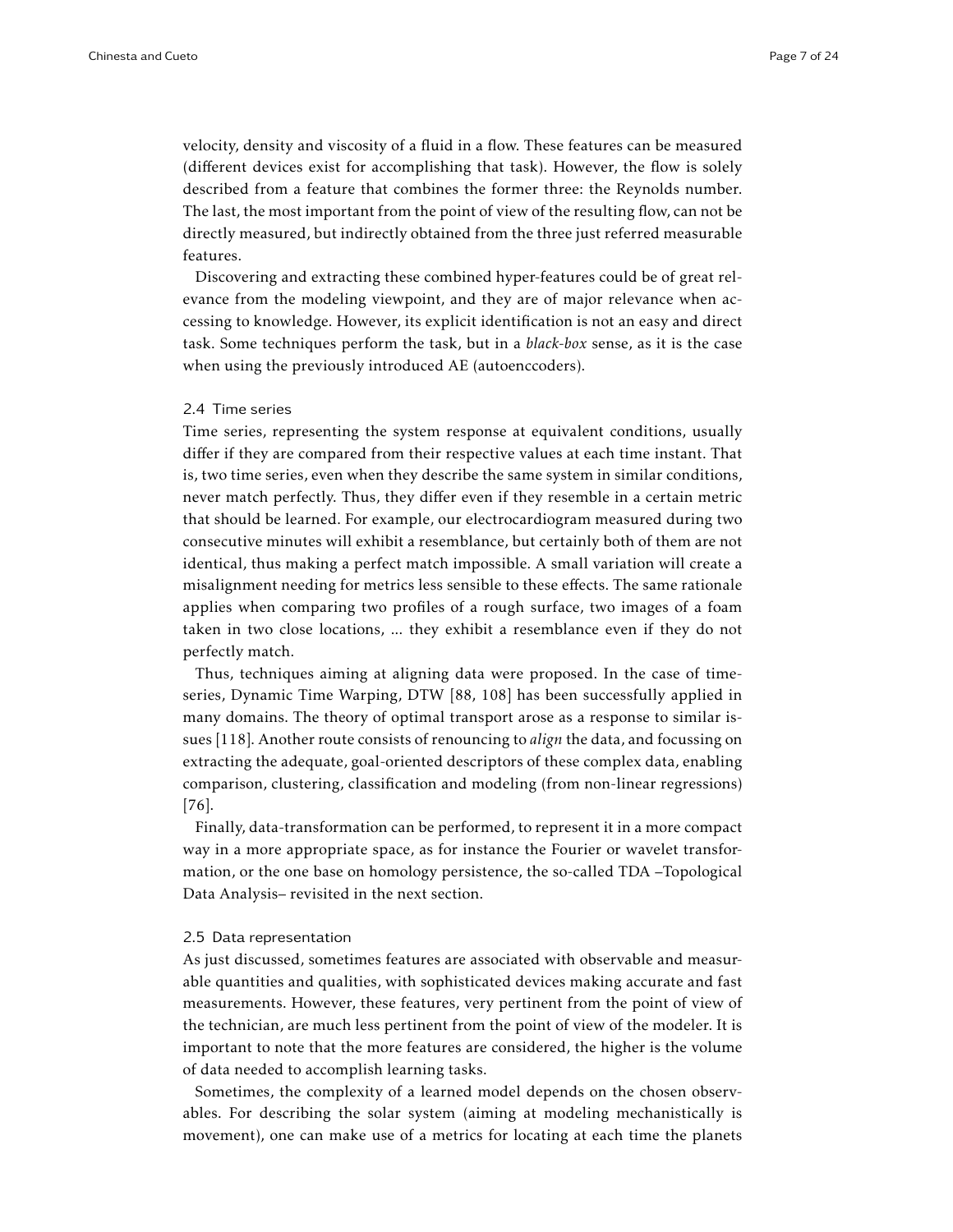with respect to the Earth (Ptolemy), or the sun (Kepler). Both are valid (no absolute frame exists), but the former leads to a model much more complex to express than the last. Thus, the complexity of a model strongly and intimately depends on the description chosen for the data.

Certain models seem to be complex when described in the so-called physical space (usually the Euclidean space and time). However, with alternative descriptions, data become sparser and then more suitable for modeling purposes. Imagine for a while a periodic sinus function, whose description needs a certain number of data (dictated by the Shanon and Niquist representation theorem). Its description becomes simpler and more compact as soon as it is expressed in the Fourier space. Many representation spaces exist (wavelets, Fourier, DCT, ...) and their choice is part of the whole problem solution. This rationale represents the foundations of compressed sensing (the interested reader can refer to [55] and the references therein).

As previously mentioned, the learned model complexity depends on the data description. An adequate manipulation of the data could reduce the nonlinearity of the learned model (as discussed above in the Ptolemy versus Kepler confrontation). When looking for higher linearity, sometimes the dimensionality increases, as in the case of the kPCA (without the necessity of making explicit the mapping because the only need when applying the PCA in the intermediate space –of high dimension– is having a scalar product, and the Mercer theorem allows computing the scalar product in the intermediate space from the one calculated at the original space by means of the so-called kernel trick) [74].

Other valuable transformation lies in the use of the Topological Data Analysis (TDA), based on the persistence homology, that with the inherent invariances of topology, becomes an appealing alternative for describing data with huge topology content [13, 91]. This is the case of time-series or images of microstructures (foams, poly-crystals, composite materials, ...) [126, 32, 33, 34]. TDA offers compact and concise metrics able to discriminate complex data from its intrinsic topology. Other possibility for addressing such a complex data consists of extracting some valuable statistical descriptors (statistical moments, pair-correlation, covariogram, ... [114]) on which applying usual learning strategies discussed later [126].

Last but not least, even if most data sets accept a valuable representation in the form of a list, very common in machine learning, there are more appropriate representations taking into account neighborhood, invariances, etc. Images are then easily convoluted and graphs decomposed in segments and vertex on which the learning procedures efficiently apply, as discussed later.

#### 2.6 Quality and quantity

After being proved that data can not be dissociated from the envisaged goal, and that its quantity is a relative concept that depends on many facts and considerations, to complete the picture, the learned model complexity becomes strongly dependent on all the just referred facts and choices.

Artificial Intelligence (AI) is usually associated to big data. However, in engineering sciences; *smart* (or *useful*) is preferred to *big*. Devices for performing the measurements with the required volume, accuracy and acquisition rate, are expensive. Performing the measurements becomes very often technically complex (this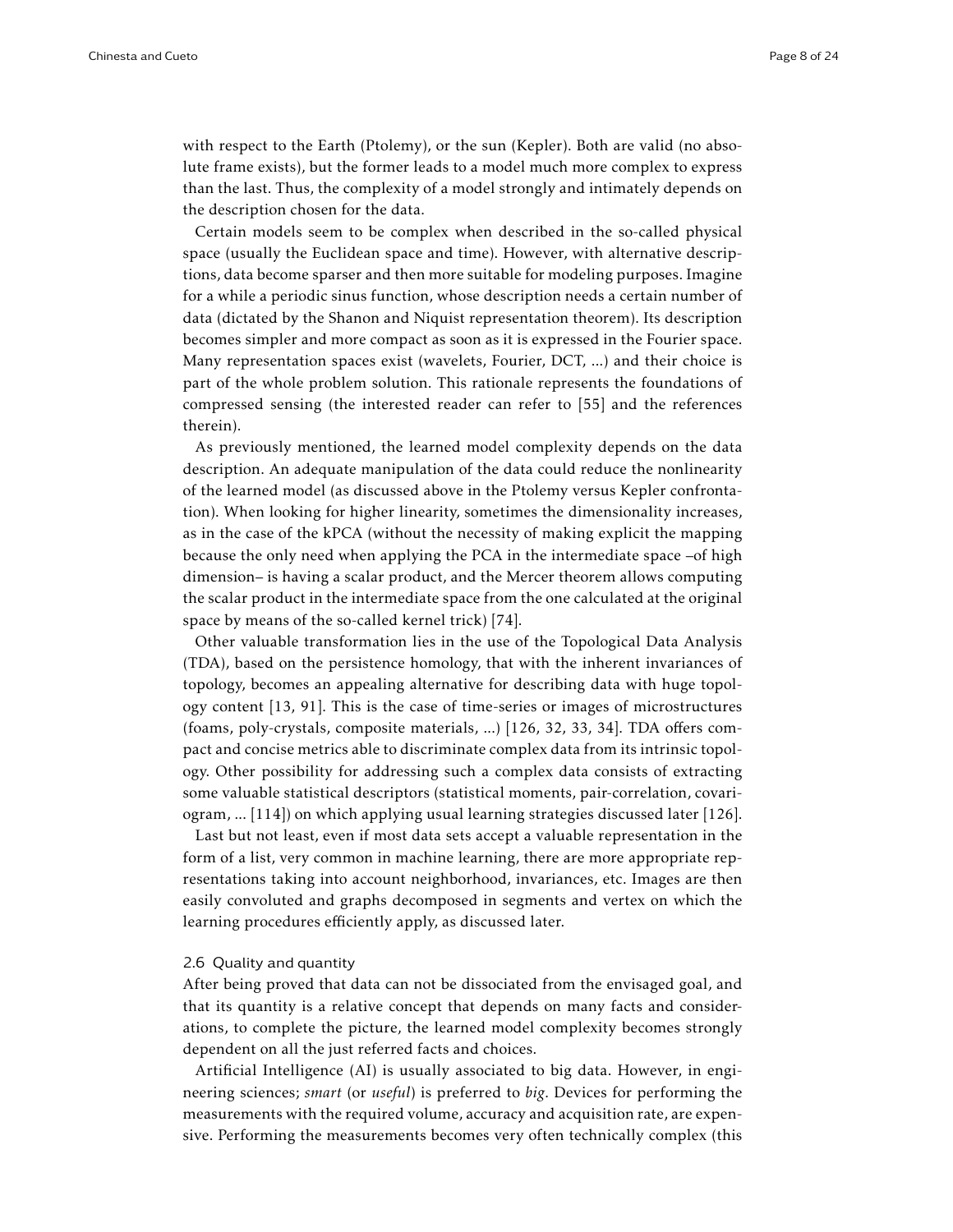is related to device placement, for instance), with many other difficulties related to data transfer (mainly in the case of remote sensing), data-storage, data-treatment, ... needing well sized computational infrastructures. It is also important to note that the optimal datum at the optimal location, remains sometimes unattainable because of technical issues or even because of security or safety regulations.

It is at that point that the data/knowledge couple becomes a very profitable option. Until now, we emphasized the fact that data serves to create knowledge, or for enhancing the existing one. Now, we are proving that existing knowledge allows data becoming smarter. For that purpose, imagine for a while that we are interested in knowing the temperature at Paris on the first of January, 2022. Based on the fact of our accumulated experience (knowledge or simply common sense) we can place a thermometer at the Sorbonne square and register the temperature early in the morning, at noon and at mid-night. Thus, one thermometer and 3 measurements are enough, whereas in absence on any experience or knowledge, one could be tempted to put hundreds of thermometers at each street and register the temperature each millisecond, to finally realize that most of this big data is simply useless. Thus, in engineering applications, the choice is obvious: *smart* instead of *big*, even if in many cases (e.g. tomography thermography, DLV, ...) the smartest data remains usually extremely big!

The hybrid framework (called physics-augmented learning later), looks for a data-driven enrichment of the physics-based model. The nonlinearity being in general much smaller (most of the nonlinearity is expected to be already explained by the physics-based model), needs much less data, a real added value of that hybrid framework.

Another way of reducing the amount of measurements, consists of discovering the best locations and times where performing the measurements. These techniques are grouped under the appellation of *active learning* [109]. In them, the existing or acquired knowledge is employed to drive the data acquisition. Different techniques exist, based on the pre-existing knowledge (as in transfer learning), statistical sensing (with their foundation in the Bayes' theorem), some ones inspired from robotics (e.g., SLAM), stochastic learning or those based on information theory and the associated key concept of entropy (in the sense of the information theory). All of them aim at measuring the minimum amount and most relevant data.

When focusing on quality, the main aim is not having deterministic data by removing most of its noise, or moving the noise to the lower scales, by significantly improving the measurement devices with the associated cost. Waiting for making it better, the data variability can be addressed by using standard or advanced filters, widely employed in data assimilation (e.g., Kalman and extended Kalman filters), or by taking into account the data variability within more adapted stochastic learning settings. The data noise is not the most formidable enemy, the most dangerous is bias. Outliers can be more easily identified and their impact limited by simply removing them or by using techniques more robust to their presence (e.g.,the L1 norm).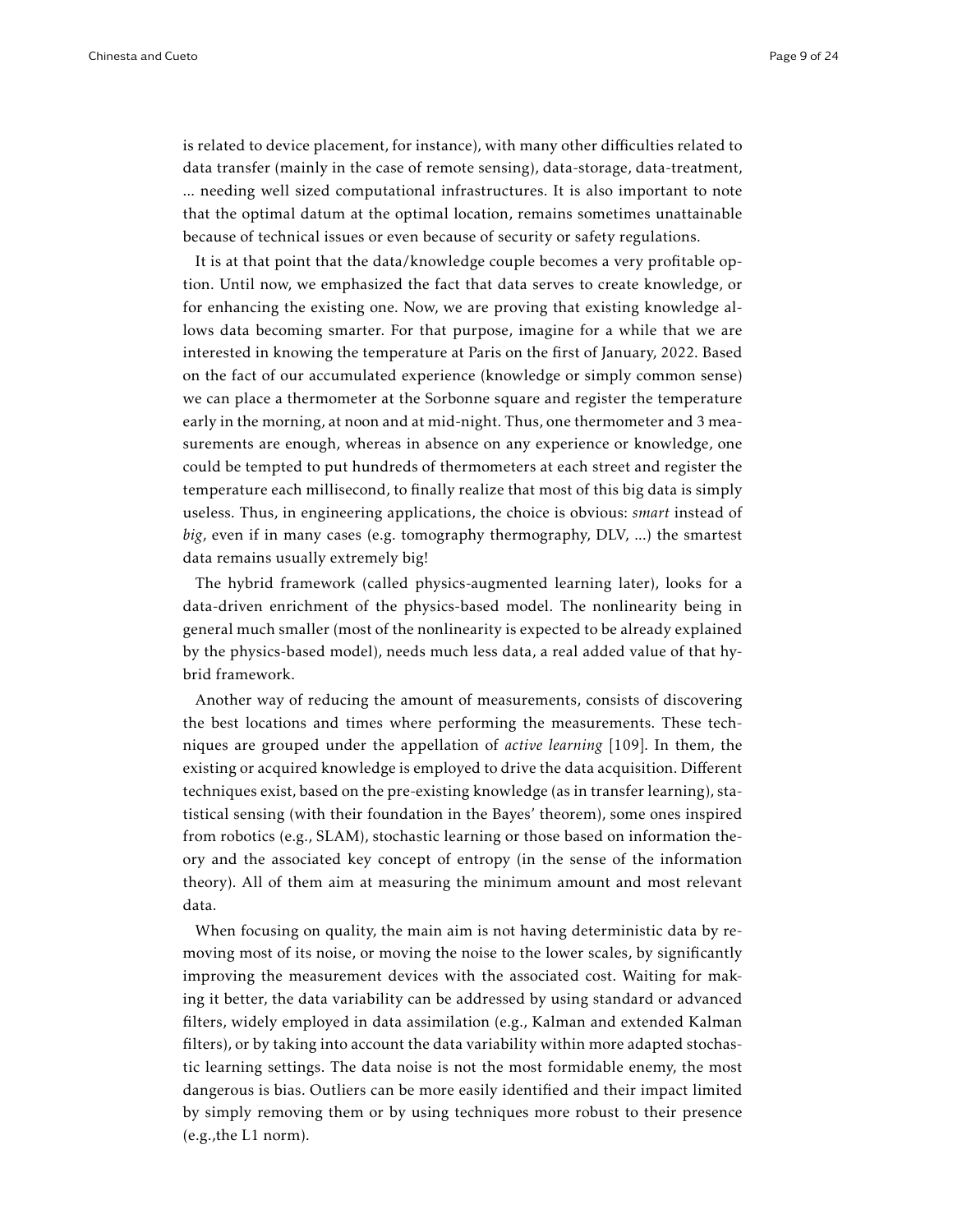# 2.7 Grouping and classifying

Data is usually grouped, expecting that a data belonging to a group share some property with the group members. If European citizens are grouped by nationality, as soon as we identify a Spanish citizen we could presuppose that he speaks Spanish.

The concept is quite simple. However, organizing data in groups in a supervised or unsupervised manner is much more technical because of the necessity of having and using a metric to compare data or to evaluate data proximity.

Since data clustering (unsupervised) or classification (supervised) entail a learning, in a certain sense, both techniques will be described and discussed in the next section.

# 2.8 Data augmentation and completion

When data is not abundant enough, data augmentation techniques can be applied. If some knowledge exists (reduced basis or data manifold) completing or augmenting data can be performed easily. Interpolating data in complex nonlinear manifolds remains to be a quite technical issue [92]. Data can be augmented by generating extra-data by using symmetry considerations or other kind of physics-based knowledge.

Another valuable black-box approach proceeds by combining a data generator and a data discriminator, with one trying to betray the other. This is the rationale behind the so-called Generative Adversarial Networks (GAN) [120], where the data generator allows augmenting the learning process.

# 3 Methodologies: Learning

With data and all their just mentioned richness available, everything seems ready to use them to learn the models relating the features with the target. In what follows, we address three learning modalities, depending on the relative weight of preexisting knowledge (physics) and data: (i) data-driven learning; (ii) physicsinformed learning; and (iii) physics-augmented learning.

#### 3.1 Data-driven learning

.

Data-driven learning is mainly based on the use of data. Different techniques are revisited in what follows.

# *3.1.1 Clustering et classification*

Unsupervised clustering proceeds by grouping the data depending on their relative distance. For that purpose a metric must be available. When considering the *k*-means technique [83, 82], as soon as the number of groups is predefined, the data is grouped in such a manner that a data belonging to a certain group, remains closer to the group's centre of gravity than to the center of gravity of any other group.

When the *ruler* does not exist (e.g., the before mentioned identity cards of manufactured products), the distribution of the data in groups must follow a certain criterion. For example, the class to which it belongs. So far so good, however, to be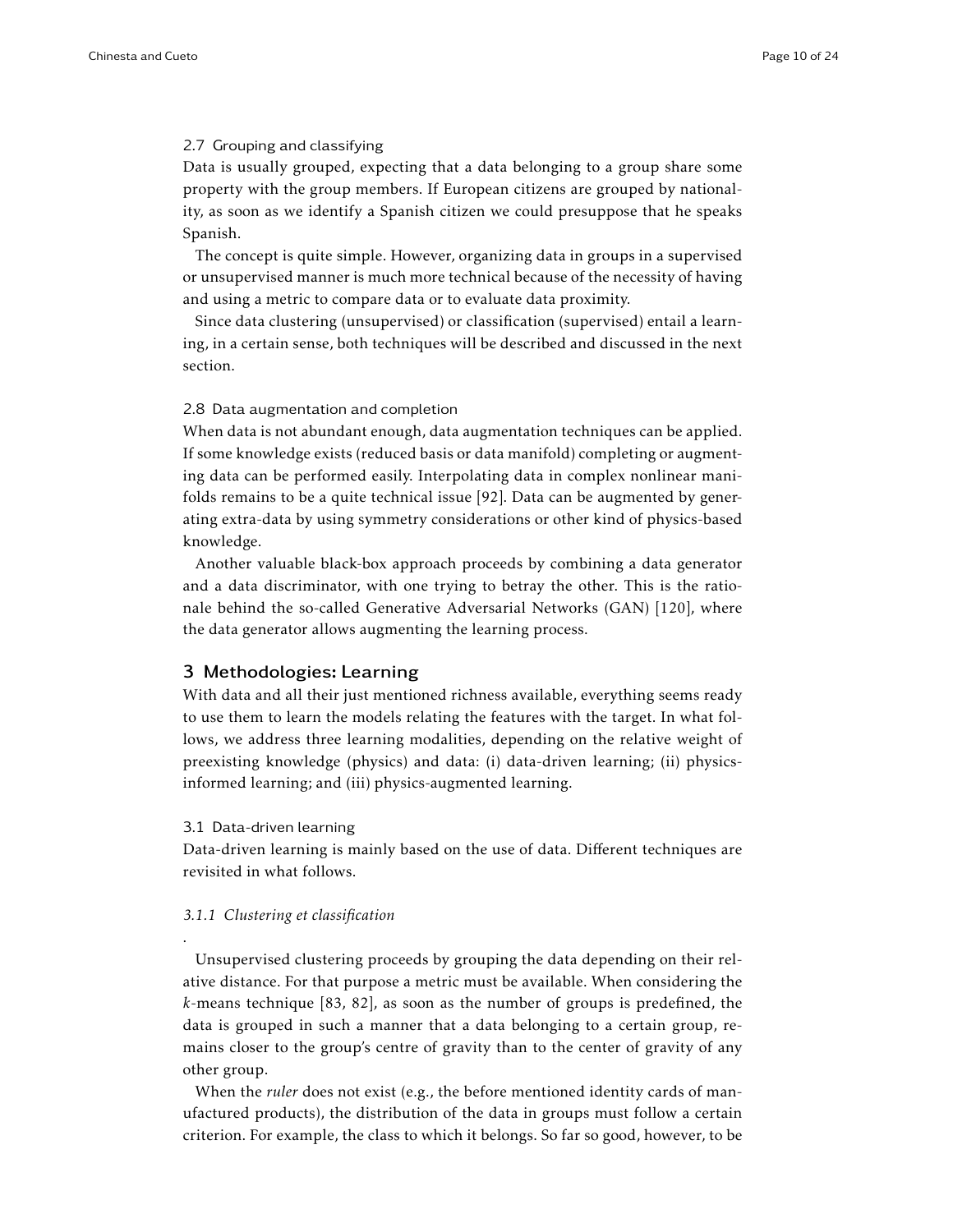useful, the border delimiting the different groups must be defined, like the borders of the different European counties. These borders are the ones separating the data in the most robust way, in the sense of maximizing the distance from the data to the bordes. With the purpose of obtaining the best classification, these separators can be linear or nonlinear, like the nonlinear borders of the European countries. Now that the map of Europe is defined, if one individual is found in Spain, one could assume (with a certain risk) that he speak Spanish. This is reasonable from a probabilistic point of view, but there exists a non-zero probability that our individual is simply a tourist than does not speak a single word in Spanish! Obviously, more safe classification exists for inferring the spoken language.

Numerous techniques for data classification exist: Code to Vector (C2V) [2], Support Vector Machine (SVM) [25], Decision Trees (DT)[67] or its random forest counterpart [10], Neural Networks and Deep Neural Networks (DNN) [41], often convolutional (CNN) when addressing images [116], or Graph Neural Networks (GNN) [11] when applied on data structured on graphs.

For enhancing the classification performances, the so-called *boosting* procedures have been proposed and are nowadays widely and successfully employed [35, 36]. Other techniques at mid-way between the supervised and unsupervised ones are proving their superiority and then attracting more and more the interest of analysts, in particular the *semi-supervised* [129, 130] and *self-supervised* techniques [73]. It is worth highlighting *reinforced learning* procedures[61, 90, 111], that are becoming a major protagonist in AI.

When the target is quantitative and continuous, the resulting models consists of linear or nonlinear regressions addressed in the next sections.

#### *3.1.2 Linear regression*

If for a while we consider data (input and output) sorted in vectors, that for the sake of simplicity but without loss of generality, are assumed having the same size, the simplest model consists of simply looking for the linear application (a square constant matrix) that applied on the input data results in the associated output data (or its inverse if one prefers). The rang of the resulting learned matrix depends on the intrinsic dimensionality of the manifold in which data is embedded. An incremental procedure for constructing it, inspired of the Dynamic Mode Decomposition (DMD, described later) was proposed in [98].

## *3.1.3 Nonlinear regressions*

In the nonlinear case different possibilities exist. The simplest ones, based on polynomial approximations, become inefficient in two main situations: (i) when the polynomial degree increases, needed for describing for example non-polynomial nonlinearities; and (ii) when the number of features (model parameters) increases.

One possibility for addressing the multi-parametric case consists of using separated representations at the heart of the so-called Proper Generalized Decomposition, PGD. That separated representation computes sequentially the approximation involving each parametric dimension (with the other dimensions frozen within an alternated directions fixed point algorithm). Thus, all the data is available to solve the problem in each parametric dimension, enabling the use of rich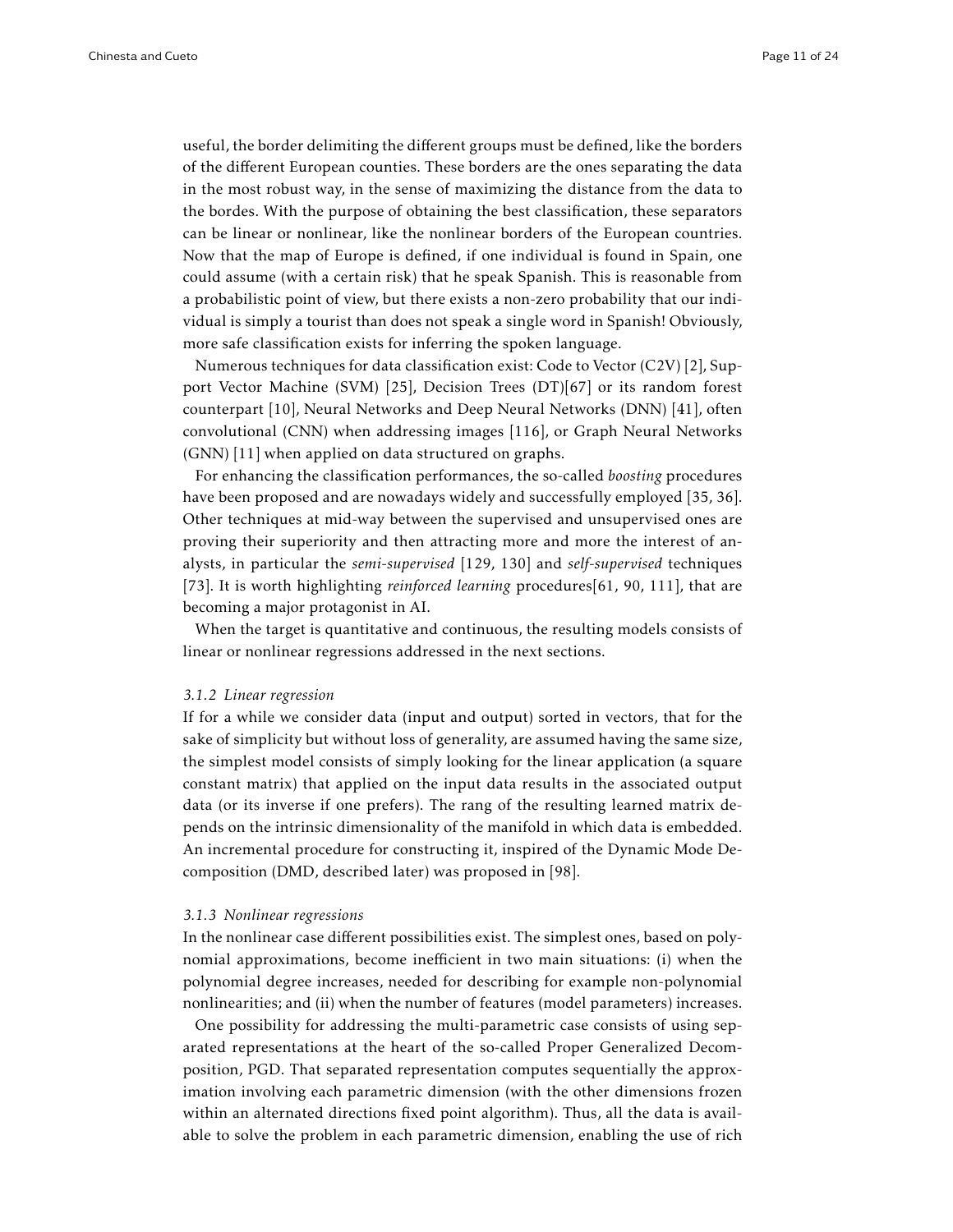enough approximation bases. However, the problem considered globally, becomes under-determined, and in that case the number of solutions becomes undetermined (infinite). All them describe very accurately the data used in the regression construction (training data-set), but will provide very poor predictions (overfitting) outside the training dat-set (the so-called test data-set or at any other data point).

To avoid overfitting phenomena, different regularizations exist. Some consider adapted basis and their associated collocation points (for instance hierarchical orthogonal bases and their associated Gauss-Lobatto nodes in the case of the Sparse Subspace Learning (SSL) [9]). Others proceed by enriching the approximation sequentially while incrementing the polynomial degree [53]; or those making use of sparse regularizations. The so-called Sparse Identification of Nonlinear Dynamics (SINDy) regression [12] uses very rich approximation bases (by mixing polynomial with any other function expected contributing to the target) and then selecting the sparsest combination of the those functions for explaining the available data. Sparsity was combined with separated representations at the heart of the PGD in our former works to conciliate multi-parametric settings with richness, small amounts of data, while circumventing overfitting [103]. In that paper, different regularizations, for instance Elastic-Net, Ridge, Lasso, ..., giving rise to the so-called rsPGD and s2PGD formulations, were analyzed and compared, as well as their combination with an anchored-ANOVA formulation [113] for recovering the sensibility indicators that the analysis of variance provides as well as to better address nonpolynomial nonlinearities [68].

Even if the just discussed techniques perform quite well with reasonable nonlinearities, when the nonlinearities become intense and strongly non-polynomial, without an *a priori* knowledge on its character, these techniques fail to perform correctly in the scarce data limit. In that case the use of NN, and more particularly Deep Neural Networks (associated with so-called deep learning) [41] are the most appealing alternatives for addressing intense and general nonlinear behaviors. The universal approximation theorems, introduced for approximating functions [89] and then extended for approximating functionals and operators, explain the gain of popularity of these techniques, see [17] and [18] respectively. The gain in efficiency results at the cost of becoming the predictions less explainable and the necessity of higher volumes of data for performing the learning.

Other than the standard DNN (having several internal layers of neurons of different widths, both being network hyper-parameters), when the data to be manipulated consists of images, curves or graphs, CNN or GNN introduced before are preferable.

#### *3.1.4 Dynamical systems*

In the context of dynamical systems, one aims at learning the application that allows computing the state variables at a certain time instant, from the knowledge of the state at the previous time step. Dynamic Mode Decomposition, DMD, computes a matrix (linear model) for that purpose, that is, a matrix (the model) able to updating (in time) the system state from the current state [104]. The best constant matrix enabling the representation of all the available data is computed accordingly in general in a least-squares sense. Some constraints can be added during the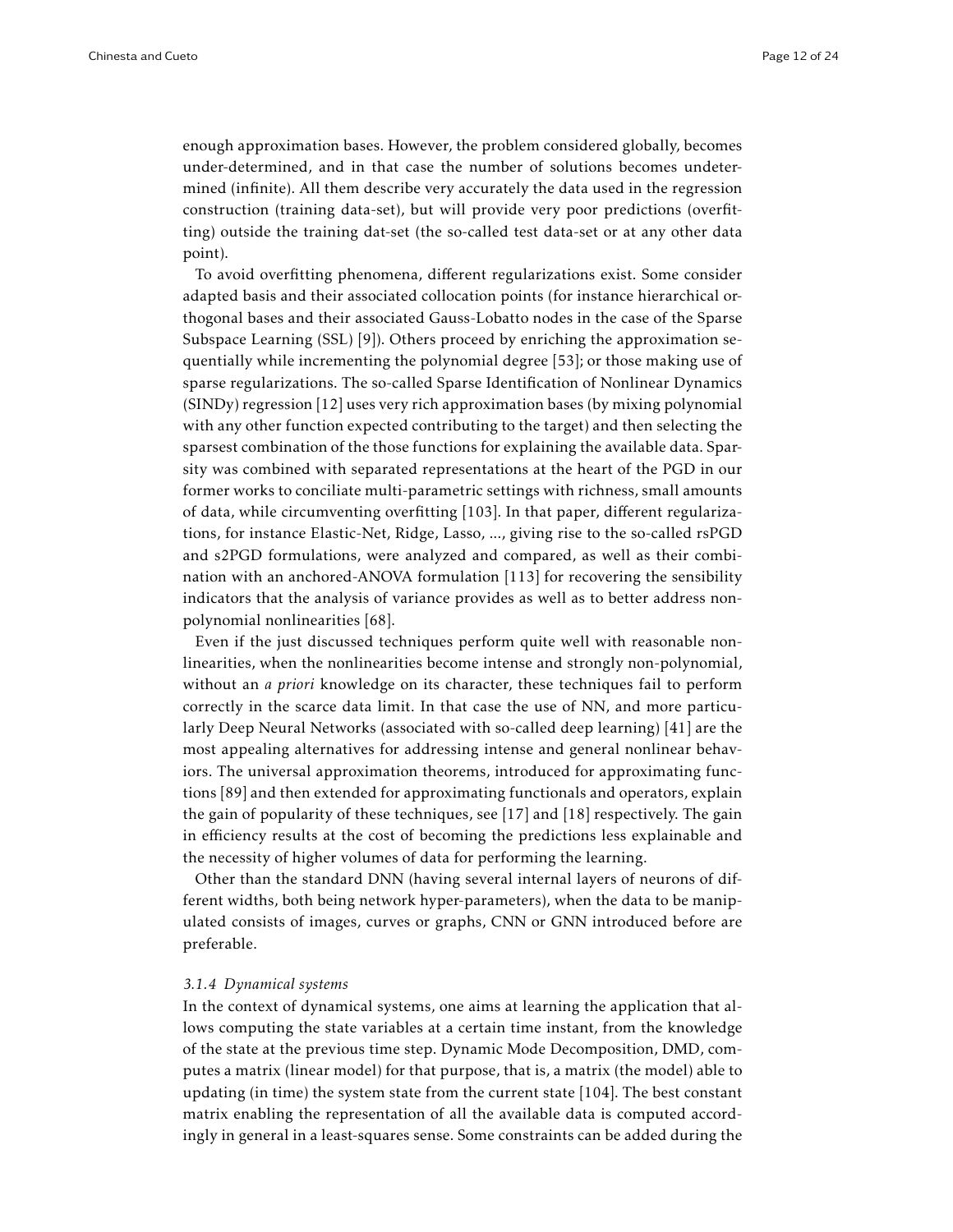learning process in order to ensure the stability of the resulting time integrator (related to the spectral radius of the matrix that is being learned) [102].

This rationale can be extended for considering nonlinear models, by assuming locally linear representations [101], as already employed in model order reduction techniques involving linear reduced bases. Other more general framework concerns the use of the Koopman operator theory [123].

Finally, the use of NN is also a valuable route, where the so-called residual NN ((rNN) are being successfully employed for integrating nonlinear dynamical systems [93]. Nonlinear Autoregressive Exogenous NN, NARX, allow taking into consideration longer memory effects [8].

## *3.1.5 Miscellaneous*

To finish this section, we would like to mention two additional learning scenarios. The first is the one related to the incomplete observation of the system state. The learned model must take this fact into account.

In computational mechanics, it is usual performing static or dynamic condensation, when trying to express the internal (slave) degrees of freedom dependent on the master ones (here, the ones that are accessible for observation). It is easy to prove that in the static and linear case, a condensed model, relating input and outputs in the region under scrutiny can be defined and learned. Actions applying in the hidden region are accessible from their effects on the observed region. The transient case is a bit more technical, but under certain conditions such a condensed model continues to exist [99], and in the most general case a series of internal variables can be defined and learned. The use of the so-called recurrent-NN [50] generalizes the just referred rationale and even extend them to nonlinear settings.

The second scenario here addressed concerns the case in which different types of data must be integrated into the learning process. Multi-Modal Learning represents a very valuable route for defining efficient learning frameworks. The socalled Boltzmann machines (inspired from statistical mechanics) perform well in those settings [110].

#### 3.2 Physics-informed learning

The learning procedures just considered were based almost exclusively on data. However, as soon as some knowledge exists, one is tempted to assimilate it in the learning process, at the origin of *transfer learning* techniques [122]. Knowledge on physics can, sometimes, be introduced in the NN-based learning process through the adequate definition of the so-called *loss* functions, whose minimization allows computing the weights of the different neuron connections.

Moving forward, one could imagine a regression describing the unknown field, whose space and time evolution is governed by a partial differential equation, PDE, subjected to the corresponding initial and boundary conditions. Thus, the PDE residual can be included into the loss function, as well as the residual in the fulfillment of the initial and boundary conditions. The learning process can be efficiently performed because of the possibility of taking the derivatives of a NNbased regression by using automatic differentiation  $[6]$ . This rationale is at the one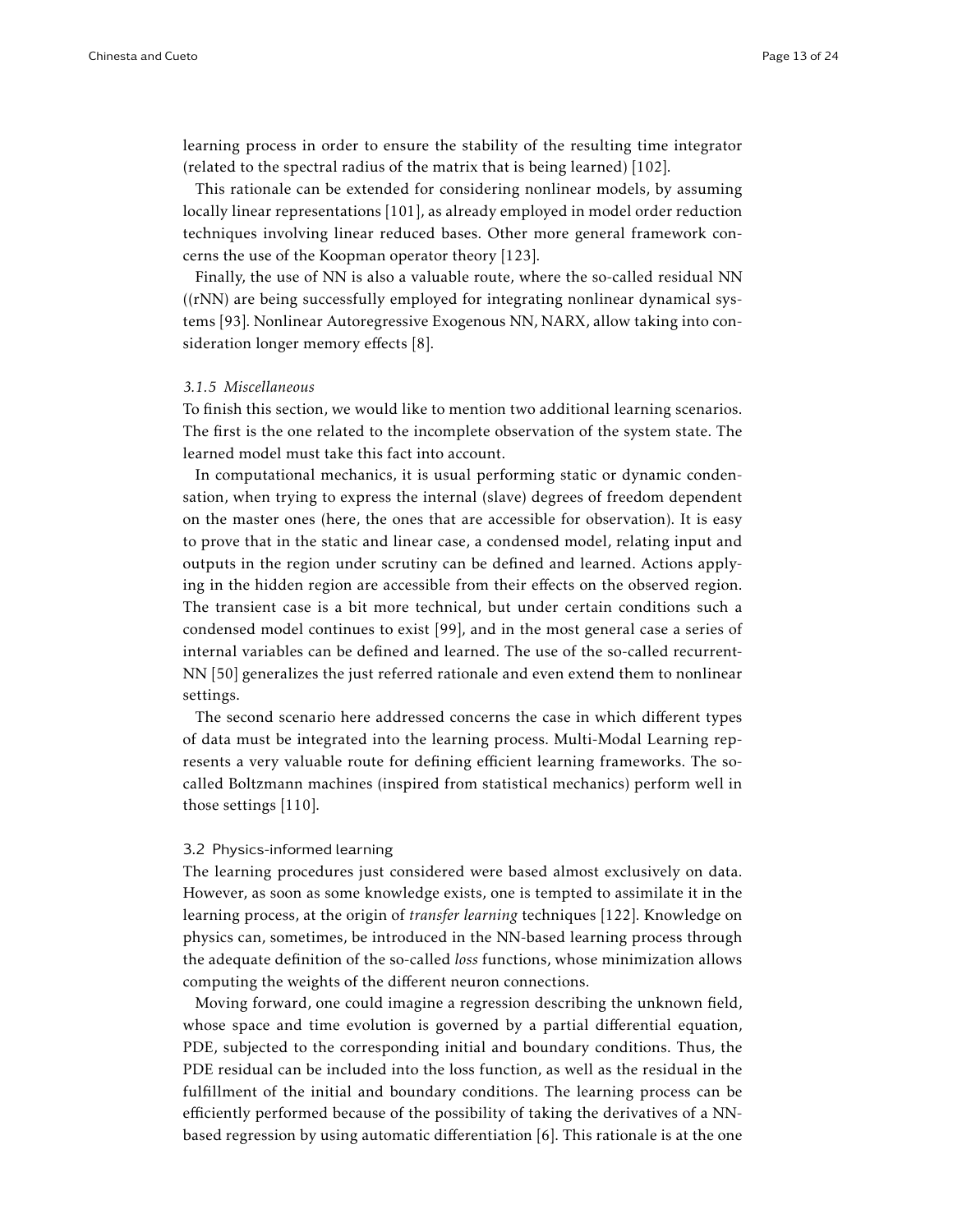present in the so-called Physics Informed Neural Networks, PINN, [95], extended to the discovery of operators in [80].

A variant consists of enforcing thermodynamic consistency. In the reversible framework, a regression is associated with the Hamiltonian, whose derivative results in the time derivative of the state variables. Thus, from data reporting the time evolution of the state, the free energy and the conservation operator (Hamiltonian) are learned, leading to a symplectic integrator. In the most general irreversible case, the free energy and the entropy, as well as the conservation and dissipation operators, are all them learned by subjecting them to some thermodynamic consistency constraints. These techniques are known as Thermodynamic Informed Neural Networks, TINN, or Structure Preserving NN, SPNN, with a rich recent literature [39, 42, 7, 45, 46, 84, 128, 75].

In some cases the learning problem is formulated from the differential form of the GENERIC model [39]. However, variational formulations are also available, as the one of Herglotz (contact geometry) [117] or the one making use of the Onsager variational formulation that introduced the so-called *Rayleighian* [49].

Thus, the PINN operates by replacing the usual finite element-based functional approximation by a NN-based regression, which is very general, efficient and robust for describing strongly nonlinear functions, its main advantage. The price to be paid is the necessity of solving nonlinear optimization problems even when solving a linear PDE. Its thermodynamic variant allows learning potentials (the trickiest issue arises when modeling thermo-mechanical systems) while incorporating any constraint (symmetries, ...).

#### 3.3 Physics-augmented learning and hybrid modeling

Hybrid models consist of two contributions, the one resulting of a physics-based model, and the data-driven modeling pragmatically the deviation between the measured physical reality and the physics-based model prediction [23, 101, 86, 3, 102]. The main advantages of the augmented framework is double. First the possibility of explaining the (usually) most important part of the resulting hybrid (or augmented) model, the one concerning the physics-based contribution. Second, with the deviation much less nonlinear that the observed reality itself (the physics-based model contains an important part of such nonlinearity), less data suffices for constructing the data-driven model.

The practical implementation of this simple rationale faces to three main challenges:

1 The physics-based model must be calibrated (by assimilating the collected data) and solved at a rate compatible with the physical system evolution, even faster for anticipating future events. Model Order Reduction techniques—revisited in the Introduction section—are main protagonists in enabling real-time physics. These technologies have nowadays acquired at a proved maturity, and some of them have been integrated into commercial simulation softwares and computational platforms. Trying to minimize their intrusiveness, different minimally invasive methodologies were proposed. In general, these techniques operate by defining first a Design of Experiments, DoE, then, by computing a high-fidelity solution at the different points of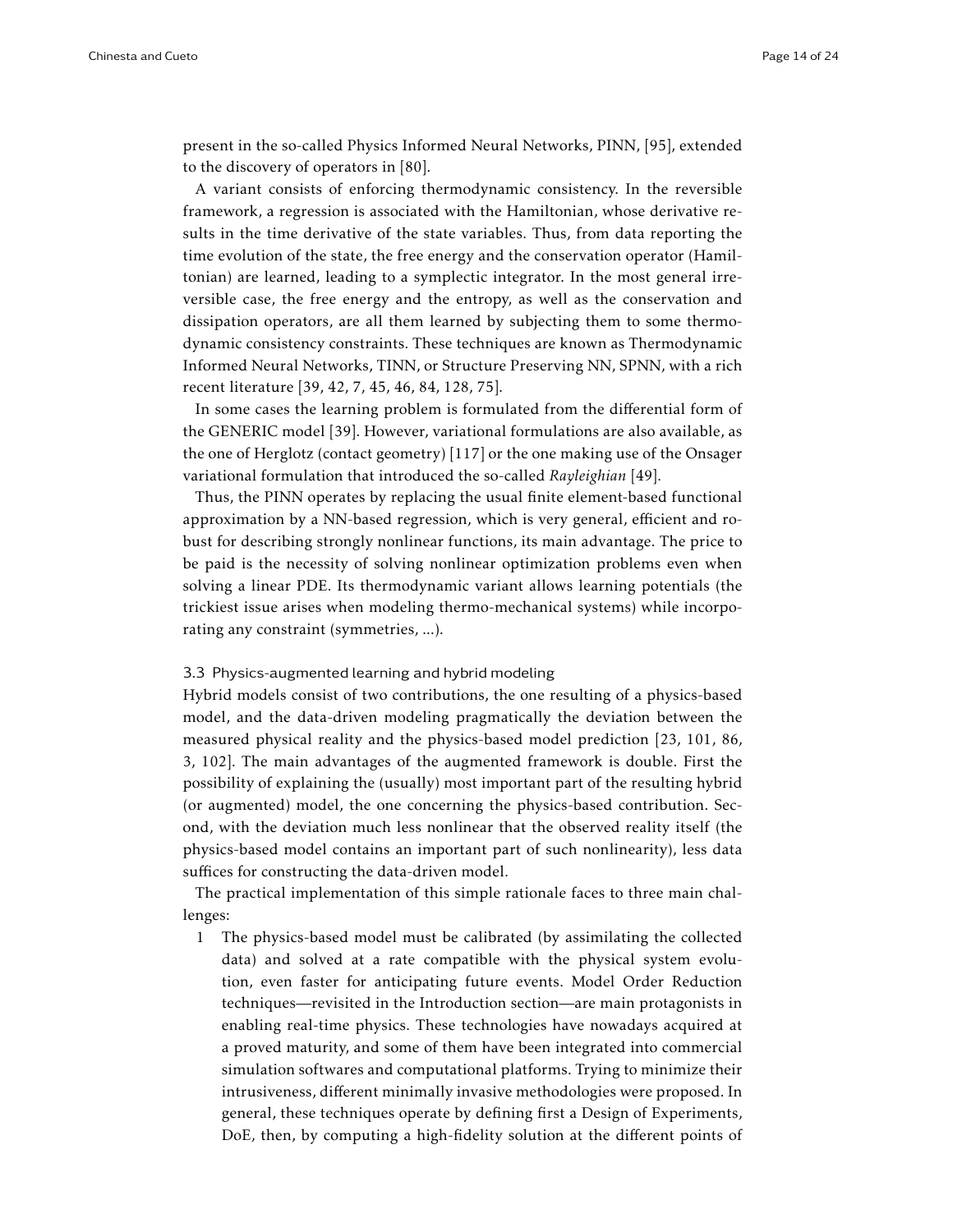that DoE, for, finally, constructing the surrogate (also known as metamodel or response surface) by using an appropriate regression (whose choice depends on the amount of available data, that at its turn depends on the cost of each high-fidelity resolution).

- 2 The data-driven model describing the difference between the measure and the prediction given by the physics-based model just described, must be created and interrogated in real-time.
- 3 Data are essential, as already mentioned, for calibrating the physics-based model and for learning the data-driven one. Both procedures could ask for different kind of data, collected in different locations and times, and having different natures (for instance, times series, images, ...) Accurate and fast data-assimilation techniques are also compulsory, and robust enough for addressing the data variability as previously discussed.

# 4 Methodologies: Verification and validation

Making a decision based on a catalog (or dictionary), after recognizing a pattern, needs and adequate data classification, the construction of a dictionary and its enrichment, and also techniques for performing efficient searches inside. This process is the main one in diagnosis. On the other hand, making a prediction of the state of a system (prognosis) needs to make use of a model (physics-based, datadriven or hybrid).

However, the major issue in both actions, diagnosis and prognosis, concerns the level or degree of confidence. In many domains of engineering, this confidence is much more than a simple added value. In engineering, most components, structures and systems must be certified before of being employed to fulfill regulations.

In the case of physics-based models, centuries of science with well stablished and well experienced models and solution procedures, enabled the requested confidence to ensure the functioning and the risks of a design or decision. However, when models are learned from data, and solely from data, many questions come into play: (i) the data considered in the learning process were the adequate and with the adequate quantity and quality, thus enabling to extract all the richness present in the physical phenomenon under study?; (ii) Was the sampling vast enough for covering all the functioning states? This second question is motivated by the difficulty of data-driven models to extrapolate far from the data that served to create the model (interpolation is safer than extrapolation).

Other than the previous points concerning the sources, other concern the learning process itself: was the chosen learning technique the most adequate? For instance, using a linear regression for modeling a nonlinear behavior does not seem the best choice. Moreover, many regression techniques involve a number of hyperparameters to be finely tuned, again from the collected data.

Depending on the confidence granted to the learned model, its predictions could be used in an automatic way (high degree of confidence) or as simple suggestions offered to the decision-maker (lower level of confidence).

In the context of the simulation-based engineering, one of its key branches concerns the verification and validation (V&V). The former quantifies the error between the actual solution and the one produced numerically, and the last quantifies the agreement between the model solution and the real system behavior itself.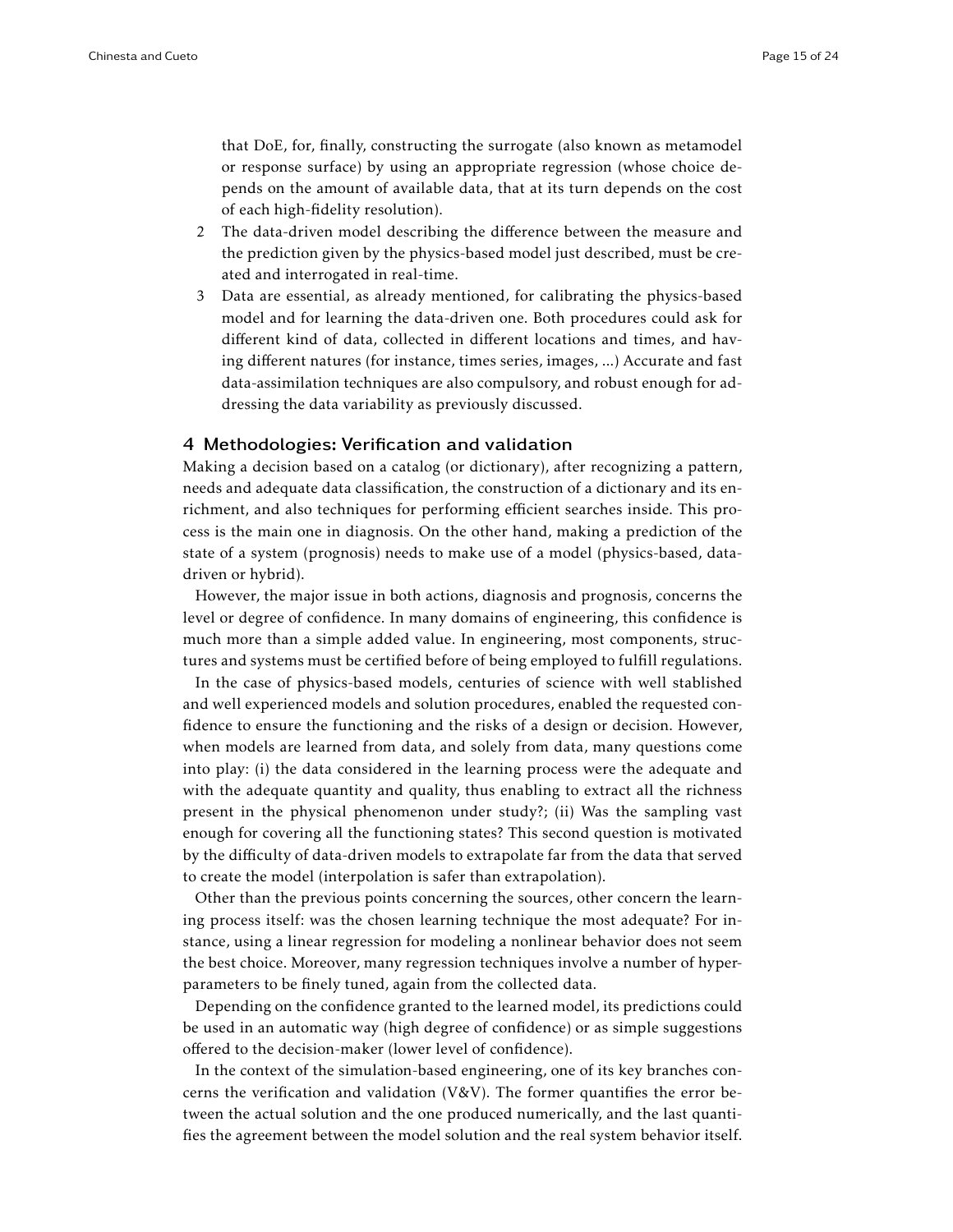In what concerns the verification, different error indicators and estimators, *a priori* and *a posteriori*, have been proposed. The last are based on the computed solution, and the former on the model properties (the ones associated to the differential operators and the considered approximations and discretization). Other than estimating the error, confidence intervals can be also derived and even more, with certified bounds.

However, verification and validation remain much less developed in what concerns learned models. There is a large variety of available learning methods, most of them operating in a black-box mode, involving a number of hyper-parameters, that without any a priori knowledge, must be themselves finely tuned from the available data to maximize the predictive performances. Thus, there are several sources of inaccuracy, among them: (i) the data, and in particular its alignment with respect to the goal, quantity, quality, ...; (ii) the accuracy of the considered learning technique; (iii) the partition of the available data into the two data sets, the training data-set and the test data-set; (iv) the position of the evaluation point with respect to the position of the training data-points.

The response to all these questions seems compulsory for gaining confidence on the AI outcomes. To move beyond the usual performance indicators, based on the difference between the predictions and the collected data in both data-sets, the training and the test, the physics-informed and physics-augmented frameworks offer new possibilities of enhancing confidence.

## 5 Applications

This section revisits the use of data-driven techniques on different domains: materials and structures, fluids and flows, processes and couplings, and finally complex systems. For a more extensive review the interested reader can refer to [28] and the numerous references therein.

# 5.1 Data-driven materials and structures

In the context of materials, technologies able to access the finest scales of materials to perform observations and measurements, combined with the technologies for assimilating or learning from collected data, have experienced remarkable progresses, enabling to bridge the different scales in the description of materials. For that purpose, an efficient dialog between data and models, the last being based on the physics, on the data or having a hybrid nature, has been the key progresses.

The trickiest issue was and continues to be data itself: what features to consider, how to represent them, how to represent the different chemical elements, the atomic structure and bonds, the macromolecules conformation with their topology and the crystallographic structure, the dislocations and other localized defects, ... how to assimilate that data into the models and how to construct data-driven model from them, among many other questions without a definitive (unique and general) response [4, 1, 96, 121, 38, 124, 105].

At the mesoscopic scale, far from the atoms and the finest description of the structure of the matter, but still far from the part, one is interested in describing the effective behavior of a representative volume of the considered solid material, and again different approaches are possible and are being widely considered by the scientific community: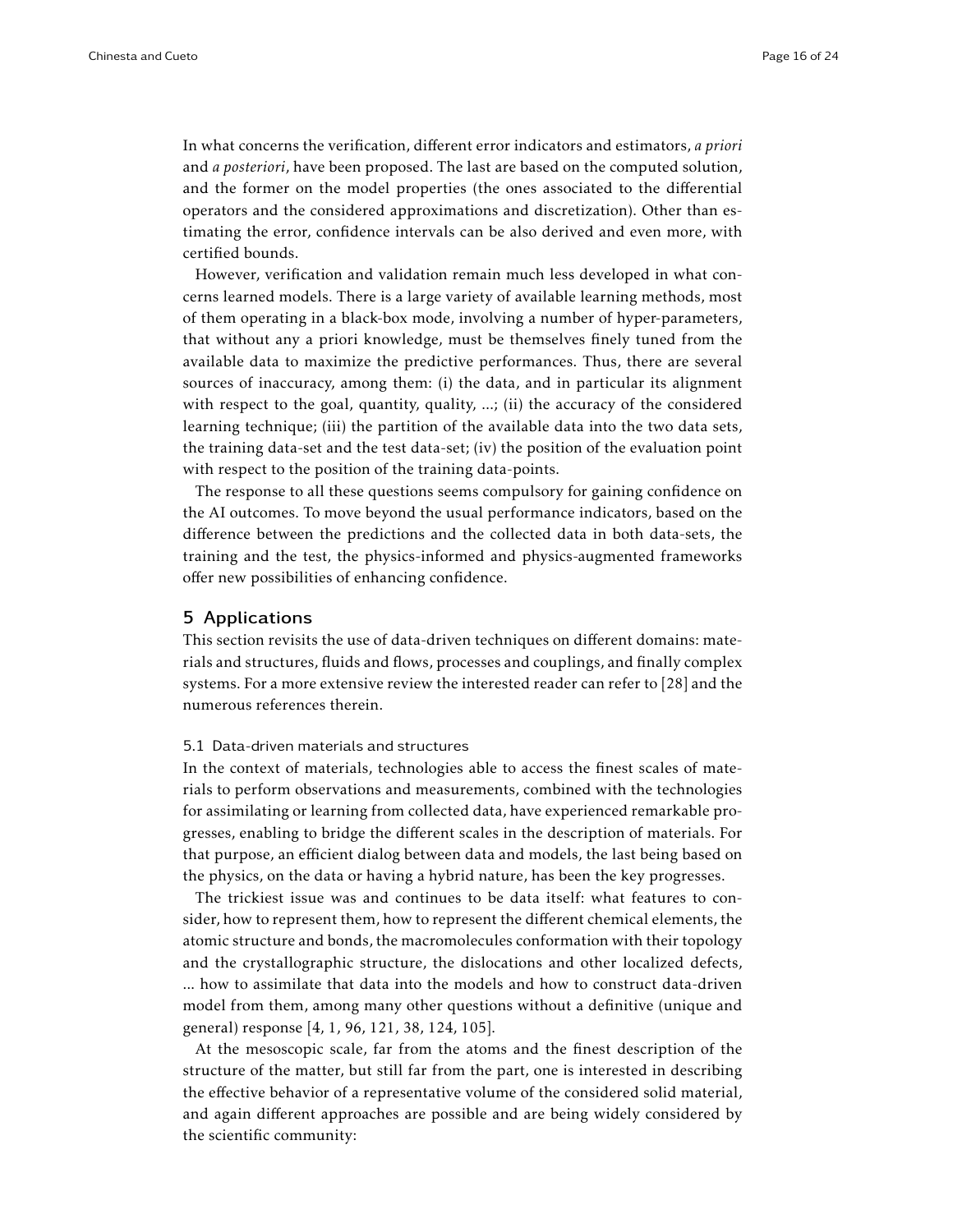- 1 The first is almost based on the collected data, complemented with trusted first principles (and their associated variational formulations). The collected data is expected to describe solely the material phenomenological behavior, without the need of assuming any template or further assumptions, as considered in the seminal work of M. Ortiz [64], with many others that followed [65, 66, 29, 14, 44].
- 2 A second approach considers the collected data to lie on a manifold embedded into the higher-dimensional behavior space. The manifold dimensionality depends on the complexity of the behavior (linear or nonlinear, reversible or history dependent, ...). As soon as the collected data allows to infer the manifold structure, then first principles are solved with the data-driven behavior manifold [71, 52, 54, 57].
- 3 A third approach is much more aligned with the physics-informed rationale. The collected data is used with a number of quite general rules representing, in a quite general form, the material description, for constructing the so-called *constitutive manifold* that intimately embraces data and existing knowledge [69].
- 4 Other physics-informed approaches, within a thermodynamical setting, proposed a regression of the free energy, from which the behavior result by simple differentiation, and the regression is then tuned with respect to the collected data, while enforcing during the construction as many conditions as constraints dictated by the existing knowledge (symmetries, objectivity, among others) [71, 85, 72, 127]. Other physics-informed approaches were proposed in more complex (dissipative) settings [39, 45, 46].
- 5 Finally, within the augmented rationale (or hybrid paradigm) the real behavior can be assumed represented by a first order one (calibrated at best from the available data) complemented by an enrichment (or correction) filling the gap between the collected data and the predictions obtained from the chosen and calibrated model [40], with again some constraints applying during the data-driven enrichment model construction (e.g., convexity of the yield function [56]).

Other works addressed multi-scale problems [78], macrostructural analysis [77], learning constitutive equations from indirect observations [48] or the plasticity modeling [87, 48, 43].

Despite of the major progresses recently accomplished, many challenges remain open and are attracting a lot of interest within the scientific community, among them, the ones concerning:

- The description and evolution of the so-called internal variables, able to condensate at the current time all the effects of the past material history. Some proposals exist, however, [46].
- The material description at the microscopic scale to take into account the subjacent physics, that can be impacted by a bad (or too poor) choice of the descriptors and model features. This point is essential to address the inverse problem of finding the best atomic or microscopic structure for attaining the optimal macroscopic properties, at the origin of the so-called *materials by design*.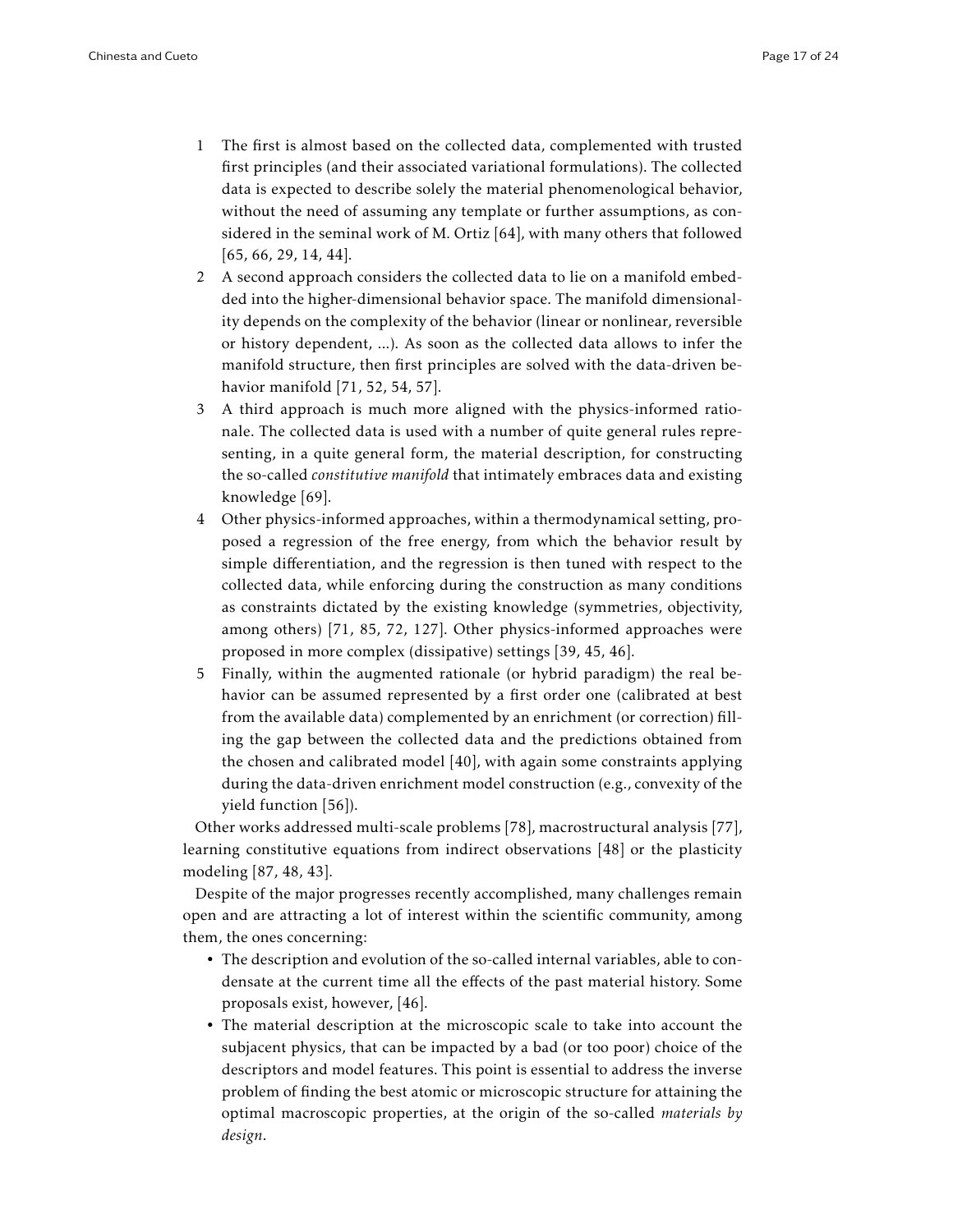- At the scale of the structure, a wide topic concern the Structural Health Monitoring, SHM. The loss of performance can be motivated by some amount of local damage, expected to be identified from the analysis of experimental data (diagnosis). However, to give more quantitative predictions on present or future consequences or actions, a model seems a valuable option. The diagnosis and prognosis [112, 94] must be accompanied of an effective sensing. For that purpose, physics-augmented learning (the hybrid modeling approach) seems to be particularly well adapted. We could assume that the real structure can be expressed from its undamaged counterpart (assumed well modeled) complemented by a correction that removes from the undamaged model the mechanical performances at the location were damage occurs. To locate and quantify that searched correction, the (local and global) structure equilibrium, as well as the collected data, suffice for calculating the datadriven physics-informed model correction.
- In the case of very large structures, the model can not retain all the details. A resolution level able to represent all the structural details will be numerically untreatable, and by coarsening its representation (as usually carried out in practice), the effects of the details are lost. The Grail consists of enriching the model, without increasing its size or resolution, for accurately representing the collected data. In that case, as the model should be enriched everywhere within the hybrid modeling approach, the correction will become too rich with respect to the usually scarce, available data. When the structure is subjected to loads living in a certain reduced subspace, the structural problem can be formulated in a reduced space, and there, the enrichment becomes local and few data suffice.

# 5.2 Data-driven fluids and flows

Concerning fluids, we find first the complex rheology associated to the so-called Non-Newtonian fluids, whose behavior, in general nonlinear, also depends on a series of conformational coordinates (also known as configurational), whose number and time evolution have to be determined (modeled). As these fluids are composed of entangled macro-molecules, or consists of concentrated particle suspensions, the specificities for describing them, for correlating these fine description with the resulting mesoscopic properties, resembles to the discussion we just addressed concerning the data-driven description of solid materials.

Fluids, even the ones with the simplest rheology, linear (Newtonian) fluids, are faced to other difficulties as the incompressibility, also found in some classes of solid materials and meta-materials, and the nonlinear advective term at the origin of turbulence. The main consequences being:

- The need to employ appropriate discretization schemes with respect to the advective terms and with respect to the mixed formulations (to address the fluid incompressibility or the non-Newtonian rheology).
- The necessity to describe turbulence throughout all the scales at which its effects manifest.
- The model change: the elliptic Stokes model (linear and elliptic) at low Reynolds number whose only difficulty comes from the incompressibility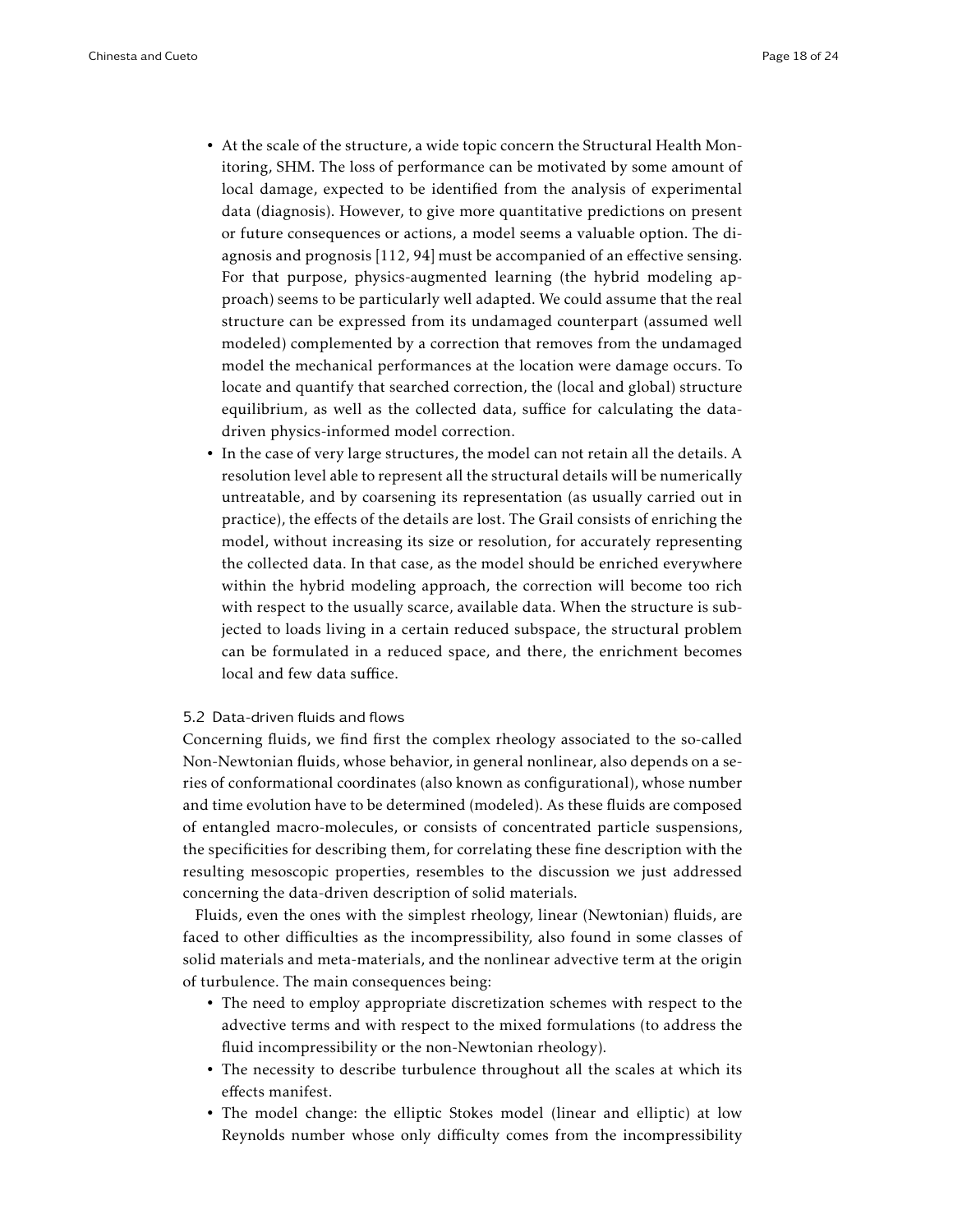constraint. The Navier-Stokes, NS, model at higher Reynolds numbers, where the advective effects must be addressed, and then, after a certain critical Reynolds number, turbulence comes into play. Finally, the NS model degenerates into the compressible Euler model where discontinuities (shocks) can appear, needing for adequate numerical schemes for capturing and resolving them.

• The strongly nonlinear couplings in presence of phase change, chemical reactions, combustion, ...

All these difficulties entail extremely fine discretizations (in space and time), challenging the most powerful computing platforms. It is for that reason that machine learning techniques are attracting the more and more interest, without the aim of being exhaustive:

- To model the complex rheology from the use of any machine learning procedure (data-driven, physics-informed or physics-augmented), operating more at the fluid scale than at the one of the flow.
- To discover or tune discretization schemes with the optimal properties (stability and accuracy).
- To model and describe turbulence. In that sense, a hybrid approach could assume a first order model and enrich it (from a data-driven correction) to better represent the experimental findings.
- To enrich coarser representations within the hybrid approach for conciliating accuracy and effectiveness.
- To construct (internal or external) flow (aerodynamic or hydrodynamic) surrogates with respect to a number of features (geometry, inflow velocity, ... ), and then, including them in the optimization loop or in any application needing real-time flow evaluations.

Some valuable references covering the topics previously discussed are [79, 5, 59, 131, 97, 60, 107].

## 5.3 Data-driven processes and couplings

Processes transform matter in structures, properties into performance. Processes involve solids and fluids, structures (e.g., stamping), flows (e.g. injection or extrusion) and all the physics with the associated couplings. Thus, a process becomes a multi-parametric transfer function that groups all the parameters characterizing the incoming materiel with all the ones that are characteristic of the process itself.

Here, one usually looks for a function that expresses the final, targeted performance as a function of a number of features, with the aim of discovering the best material/process couple associated with the optimal performances, enabling *performance by design*. For that purpose, the different data clustering and classification, and the different data-driven (informed or not) regressions are being widely employed.

In general, most modeling approaches remain quite coarse-grained and lack of generality. Relating the oven temperature to the time evolution of the temperature of a thermally treated part, can not be generalized to a part with different size or geometry for example. To enhance generality, the data features must be enriched or/and the learning process informed or augmented.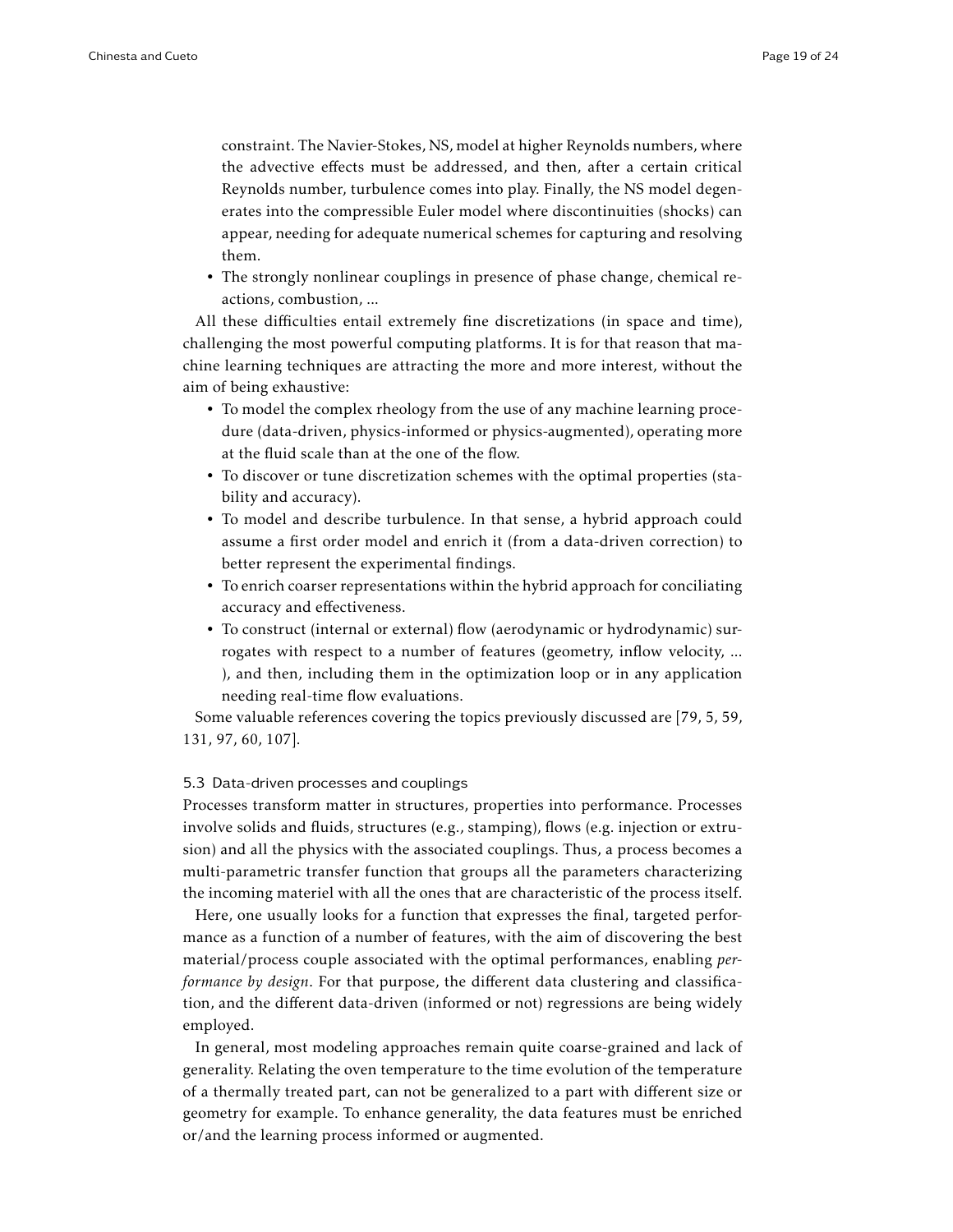To the just referred difficulties, we should add the ones coming from the multiphysics coupling: electromagnetic forming, induction or micro-waves based processes, thermal treatments (heating or tempering), chemical (e.g. reactive resin transfer moulding), mechanical (vibrations, ultrasounds, shoot penning, ...) or the ones coming from the fact of considering multi-physics performances (thermal, acoustic, damping, ...) Mastering all the connections is crucial for inverting the design arrow, enabling materials and performances by design.

There is an exponential increase in the number of publications reporting that modeling route, in many technology domains: machining and drilling [16, 63, 24], additive manufacturing [132], reactive extrusion [58, 15], induction hardening [27], chemical reactions [125], among many others.

#### 5.4 Data-driven complex systems of systems

Complex systems of systems represent one of the most challenging scenarios. The system size, entanglements, the variability and uncertainty propagating far from its source, the presence of emergent behaviors, chaotic dynamics, etc., make it difficult to proceed with either fully data-driven techniques (not enough data) or physics-based model (too deterministic and unable to cover large systems while keeping the right degree of resolution).

The use of physics-informed and physics-augmented learning procedures combined with some physics-based model of components or system parts, and fully data-driven model of the other parts, where no model or knowledge exist, seems a valuable option for succeeding their modeling.

This framework is expected contributing to enhanced smarts grids, smart cities and nations, smart industry (including the economic ecosystem), mobility networks, ... that will constitute without any doubt the next technological revolution.

# 6 Conclusions

In this short review we have revisited the main methodologies available to acquire knowledge from data, the ones making use of data almost exclusively, and the ones incorporating physics and knowledge in different ways, by informing or by augmenting the learning process.

The three main protagonists have been revisited: data with its amazing richness, machine learning procedures, and the ones enabling to gain confidence on datadriven designs and decisions.

In the second part of the paper, we have revisited four major application domains, by referring to some existing works, and highlighting some remaining major challenges.

As Winston Churchill once said in another, very different context: *Now this is not the end. It is not even the beginning of the end. But it is, perhaps, the end of the beginning*.

# Declarations

Availability of data and material Interested reader can contact authors.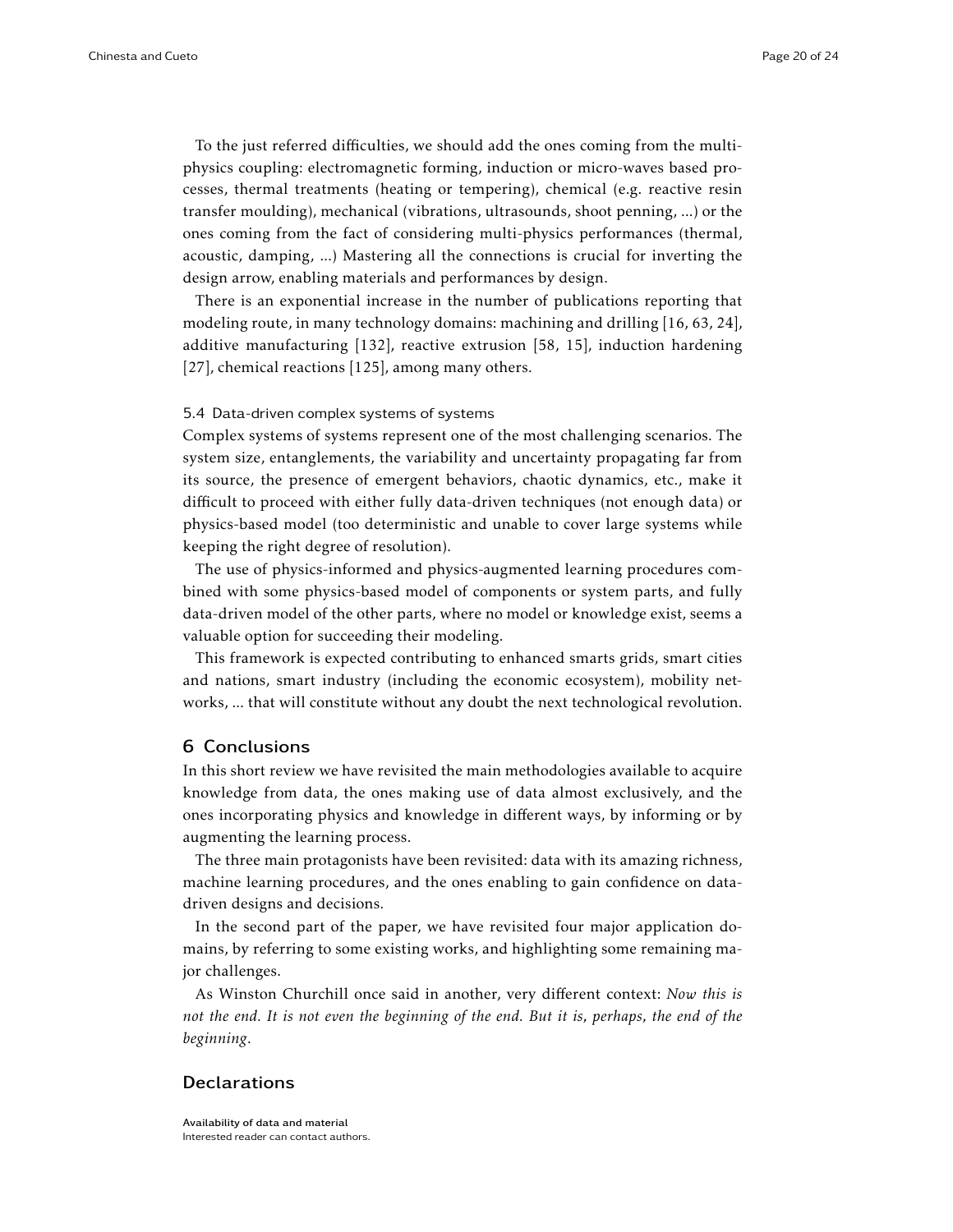#### Competing interests

The authors declare that they have no competing interests.

#### Author's contributions

All the authors participated equally in the paper content.

#### Acknowledgements

Author acknowledges the support of the ESI Group through its research chair at Arts et Metiers Institute of Technology and the University of Zaragoza.

#### Author details

 $^{\rm 1}$ PIMM Lab & ESI Chair, Arts et Metiers Institute of Technology, Paris, France.  $^{\rm 2}$ I3A, Universidad de Zaragoza, Zaragoza, Spain.

#### References

- 1. A. Agrawal, A. Choudhary. Perspective: Materials informatics and big data: Realization of the fourth paradigm of science in materials science. APL Materials, 4, 053208, 2016.
- 2. C. Argerich, R. Ibanez, A. Barasinski, F. Chinesta. Code2vect: An efficient heterogenous data classifier and nonlinear regression technique, C. R. Mecanique, 347, 754-761, 2019.
- 3. C. Argerich, A. Carazo, O. Sainges, E. Petiot, A. Barasinski, M. Piana, L. Ratier, F. Chinesta. Empowering Design Based on Hybrid Twin: Application to Acoustic Resonators. Designs, 4, 44, 2020.
- 4. A.P. Bartok, R. Kondor, G. Csanyi. On representing chemical environments Phys. Rev. B 87, 184115, 2013
- 5. Y. Bar-Sinai, S. Hoyer, J. Hickey, M.P. Brenner. Learning data-driven discretizations for partial differential equations. Proceedings of the National Academy of Sciences, 116, 15344-15349, 2019.
- 6. A.G. Baydin, B.A. Pearlmutter, A.A. Radul, J.M. Siskind. Automatic differentiation in machine learning: a survey, Journal of Machine Learning Research, 18, 1-43, 2018
- 7. T. Bertalan, F. Dietrich, I. Mezic, I.G.. Kevrekidis. On learning Hamiltonian systems from data. Chaos, 29, 121107, 2019.
- 8. S.A. Billings. Nonlinear System Identification: NARMAX Methods in the Time, Frequency and Spatio-Temporal Domains. Wiley, 2013.
- 9. D. Borzacchiello, J.V. Aguado, F. Chinesta. Non-intrusive sparse subspace learning for parametrized problems. Archives of Computational Methods in Engineering, 26, 303-326, 2019.
- 10. L. Breiman. Random Forests. Machine Learning 45, 5-32, 2001.
- 11. M. Bronstein, J. Bruna, T. Cohen, P. Velickovic. Geometric Deep Learning, Grids, Groups, Graphs, Geodesics and Gauges. https://arxiv.org/abs/2104.13478
- 12. S. Brunton, J.L. Proctor, N. Kutz. Discovering governing equations from data by sparse identification of nonlinear dynamical systems. PNAS 113/15, 3932-3937, 2016.
- 13. G. Carlsson G (2009) Topology and Data. Bulletin of the American Mathematical Society, 46/2, 255-308, 2009
- 14. P. Carrara, L. De Lorenzis, L. Stainier, M. Ortiz. Data-driven fracture. Computer Methods in Applied Mechanics and Engineering, 372, 113390, 2020.
- 15. F. Casteran, K. Delage, Ph. Cassagnau, R. Ibanez, C. Aregerich, F. Chinesta. Application of Machine Learning tools for the improvement of reactive extrusion simulation. Macromolecular Materials and Engineering, https://doi.org/10.1002/mame.202000375.
- 16. P. Charalampous. Prediction of Cutting Forces in Milling Using Machine Learning Algorithms and Finite Element Analysis. J. of Mater. Eng. and Perform., 30, 2002-2013, 2021.
- 17. T. Chen, H. Chen. Approximations of continuous functionals by neural networks with application to dynamic systems. IEEE Transactions on Neural Networks, 4/6, 910-918, 1993.
- 18. T. Chen, H. Chen. Universal approximation to nonlinear operators by neural networks with arbitrary activation functions and its application to dynamical systems. IEEE Transactions on Neural Networks, 6/4, 911-917, 1995.
- 19. F. Chinesta, P. Ladeveze, E. Cueto. A short review in model order reduction based on Proper Generalized Decomposition. Archives of Computational Methods in Engineering, 18, 395-404, 2011.
- 20. F. Chinesta, A. Leygue, F. Bordeu, J.V. Aguado, E. Cueto, D. Gonzalez, I. Alfaro, A. Ammar, A. Huerta. Parametric PGD based computational vademecum for efficient design, optimization and control. Archives of Computational Methods in Engineering, 20/1, 31-59, 2013.
- 21. F. Chinesta, R. Keunings, A. Leygue. The Proper Generalized Decomposition for Advanced Numerical Simulations. A primer. Springerbriefs, Springer, 2014
- 22. F. Chinesta, A. Huerta, G. Rozza, K. Willcox. Model Order Reduction. In the Encyclopedia of Computational Mechanics, Second Edition, Erwin Stein, Rene de Borst, Tom Hughes Edt., John Wiley & Sons, Ltd., 2015.
- 23. F. Chinesta, E. Cueto, E. Abisset-Chavanne, J.L. Duval, F. El Khaldi. Virtual, Digital and Hybrid Twins: A New Paradigm in Data-Based Engineering and Engineered Data, Archives of Computational Methods in Engineering, 27, 105-134, 2020.
- 24. S. Chupakhin, N. Kashaev, B. Klusemann, N. Huber. Artificial neural network for correction of effects of plasticity in equibiaxial residual stress profiles measured by hole drilling. J. Strain Analysis, 52/3, 137-151, 2017.
- 25. N. Cristianini, J. Shawe-Taylor. An introduction to support vector machines and other kernel-based learning methods. Cambridge University Press, New York, 2000.
- 26. F. Darema, Engineering/Scientific and Commercial applications: differences, similarities, and future evolution, Proceedings of the Second Hellenic European Conference on Mathematics and Informatics. HERMIS, 1, 367-374, 1994.
- 27. K. Derouiche, S. Garois, V. Champaney, M. Daoud, K. Traidi, F. Chinesta. Data-driven modelling for multi-physics parametrized problems - Application to induction hardening process. Metals, 11/5, 738, 2021.
- 28. D.M. Dimiduk, E.A. Holm, S.R. Niezgoda. Perspectives on the Impact of Machine Learning, Deep Learning, and Artificial Intelligence on Materials, Processes and Structures Engineering. Integr. Mater. Manuf. Innov., 7, 157-172, 2018.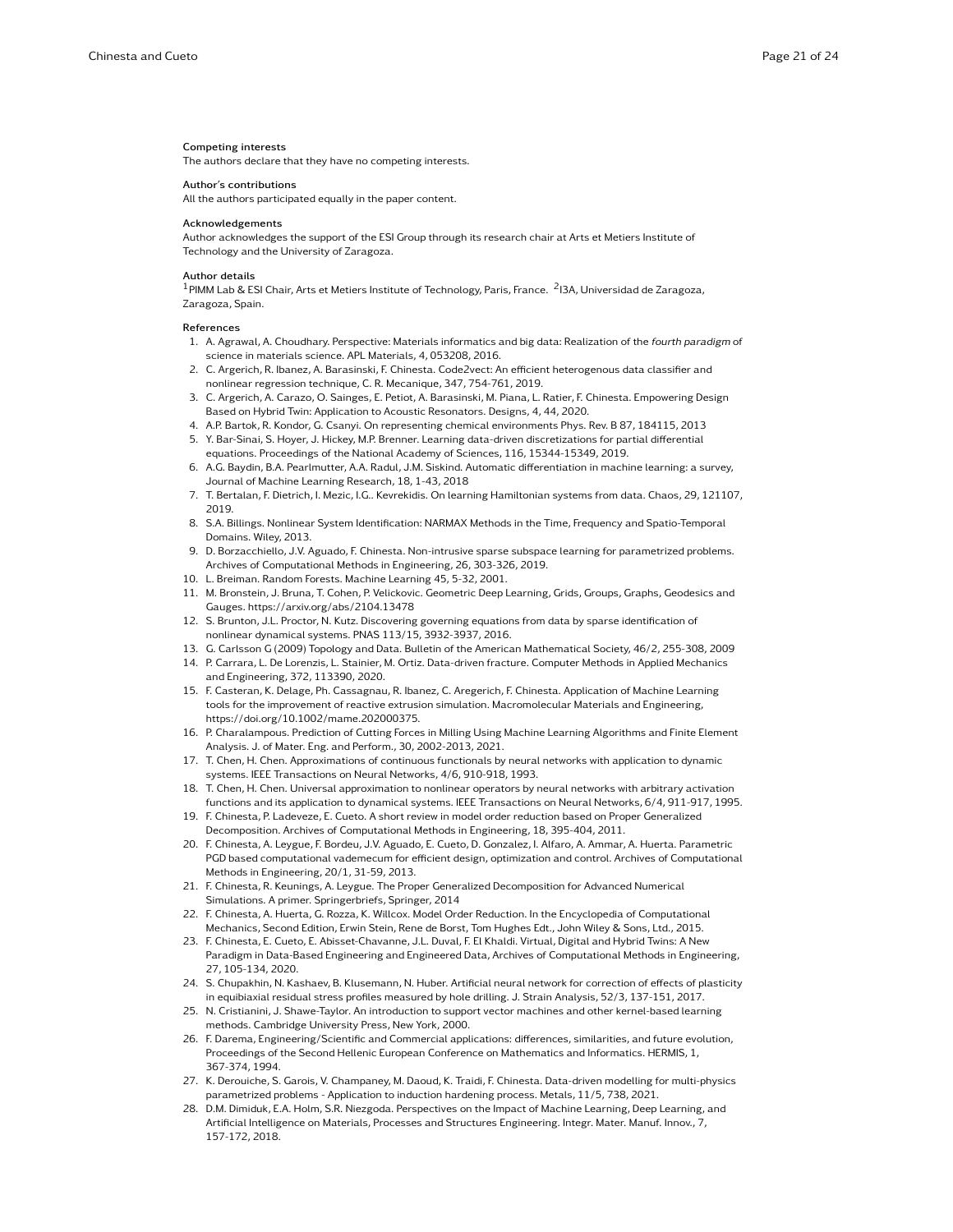- 29. R. Eggersmann, R. Kirchdoerfer, S. Reese, L. Stainier, M. Ortiz. Model-Free Data-Driven inelasticity. Computer Methods in Applied Mechanics and Engineering, 350, 81-99, 2019.
- 30. B. Escofier. Traitement Simultane de Variables Quantitatives et Qualitatives en Analyse Factorielle. Les Cahiers de Analyse des Donnees, 4(2), 137-146, 1979.
- 31. B. Escofier, J. Pages. Analyses Factorielles Simples et Multiples. Dunod, 2008.
- 32. T. Frahi, M. Yun, C. Argerich, A. Falco, F. Chinesta, Tape Surfaces Characterization with Persistence Images, AIMS Materials Science, 7/4, 364-380, 2020.
- 33. T. Frahi, F. Chinesta, A. Falco, A. Badias, E. Cueto, H.Y. Choi, M. Han, J.L. Duval. Empowering Advanced Driver-Assistance Systems from Topological Data Analysis, Mathematics, 9, 634, 2021.
- 34. T. Frahi, A. Falco, B. Vinh Mau, J.L. Duval, F. Chinesta. Empowering Advanced Parametric Modes Clustering from Topological Data Analysis, Appl. Sci., 11, 6554, 2021.
- 35. Y. Freund, R. Schapire. A decision-theoretic generalization of on-line learning and an application to boosting. Journal of Computer and System Sciences, 55/1, 119-139, 1997.
- 36. J. Friedman. Greedy Function Approximation: A Gradient Boosting Machine. Annals of Statistics, 29, 1189-1232, 2000.
- 37. R. Ghanem, C. Soize, L. Mehrez, V. Aitharaju. Probabilistic learning and updating of a digital twin for composite material systems, IJNME, 2020 https://doi.org/10.1002/nme.6430
- 38. R. Gomez-Bombarelli, J.N. Wei, D. Duvenaud, J.M. Hernandez-Lobato, B. Sanchez-Lengeling, D. Sheberla, J. Aguilera-Iparraguirre, T.D. Hirzel, R.P. Adams, A. Aspuru-Guzik. Automatic Chemical Design Using a Data-Driven Continuous Representation of Molecules, ACS Central Science, 4/2, 268-276, 2018.
- 39. D. Gonzalez, F. Chinesta, E. Cueto. Thermodynamically consistent data-driven computational mechanics. Continuum Mech. Thermodynamics, 31, 239-253, 2019.
- 40. D. Gonzalez, F. Chinesta, E. Cueto. Learning corrections for hyper-elastic models from data. Frontiers in Materials - section Computational Materials Science, 6, 2019.
- 41. I. Goodfellow, Y. Bengio, A. Courville. Deep learning. MIT Press, Cambridge, 2016
- 42. S. Greydanus, M. Dzamba, J. Yosinski. Hamiltonian Neural Networks, 2019 arXiv:1906.01563v3
- 43. A. Hartmaier. Data-Oriented Constitutive Modeling of Plasticity in Metals. Materials, 13/7, 1600, 2020.
- 44. Q. He, J.Chen. A physics-constrained data-driven approach based on locally convex reconstruction for noisy database. Computer Methods in Applied Mechanics and Engineering, 363, 112791, 2020.
- 45. Q. Hernandeza, A. Badias, D. Gonzalez, F. Chinesta, E. Cueto. Deep learning of thermodynamics-aware reduced-order models from data. Journal of Computational Physics, 426, 109950, 2021.
- 46. Q. Hernadez, D. Gonzalez, F. Chinesta, E. Cueto. Learning non-Markovian physics from data. Journal of Computational Physics, In press.
- 47. G.E. Hinton, R.S. Zemel. Autoencoders, minimum description length and Helmholtz free energy. Advances in neural information processing systems 6 (NISP 1993). Morgan-Kaufmann, 3-10, 1994.
- 48. D.Z. Huang, K. Xu, C. Farhat, E. Darve. Learning constitutive relations from indirect observations using deep neural networks. Journal of Computational Physics, 416, 109491, 2020.
- 49. S. Huangy, Z. Hey, B. Chem, C. Reina. Variational Onsager Neural Networks (VONNs): A thermodynamics-based variational learning strategy for non-equilibrium PDEs, arXiv:2112.09085
- 50. T.W. Hughes, I.A.D. Williamson, M. Minkov, S. Fan. Wave physics as an analog recurrent neural network. Science Advances, 5/12, 2019.
- 51. F. Husson, J. Josse. missMDA: Handling Missing Values with/in Multivariate Data Analysis (Principal Component Methods). R package version 1.10, URL https://CRAN. R-project.org/package=missMDA, 2016.
- 52. R. Ibanez, D. Borzacchiello, J.V. Aguado, E. Abisset-Chavanne, E. Cueto, P. Ladeveze, F. Chinesta. Data-driven non-linear elasticity. Constitutive manifold construction and problem discretization. Computational Mechanics, 60/5, 813-826, 2017.
- 53. R. Ibanez, E. Abisset-Chavanne, A. Ammar, D. Gonzalez, E. Cueto, A. Huerta, J.L. Duval, F. Chinesta. A multi-dimensional data-driven sparse identification technique: the sparse Proper Generalized Decomposition. Complexity, Article ID 5608286, 2018.
- 54. R. Ibanez, E. Abisset-Chavanne, J.V. Aguado, D. Gonzalez, E. Cueto, F. Chinesta. A manifold learning approach to data-driven computational elasticity and inelasticity. Archives of Computational Methods in Engineering, 25/1, 47-57, 2018.
- 55. R. Ibanez, E. Abisset-Chavanne, E. Cueto, A. Ammar, J.L. Duval, F. Chinesta. Some applications of compressed sensing in computational mechanics. Model order reduction, manifold learning, data-driven applications and nonlinear dimensionality reduction. Computational Mechanics, 64, 1259-1271, 2019.
- 56. R. Ibanez, E. Abisset-Chavanne, D. Gonzalez, J.L. Duval, E. Cueto, F. Chinesta. Hybrid Constitutive Modeling: Data-driven learning of corrections to plasticity models. International Journal of Material Forming, 12, 717-725, 2019.
- 57. R. Ibanez, P. Gilormini, E. Cueto, F. Chinesta. Numerical experiments on unsupervised manifold learning applied to mechanical modeling of materials and structures. CRAS Mecanique, 348/10-11, 937-958, 2020.
- 58. R. Ibanez, F. Casteran, C. Argerich, C. Ghnatios, N. Hascoet, A. Ammar, P. Cassagnau, F. Chinesta. Data-Driven Modeling of Reactive Extrusion. Fluids, 5/2, 94, 2020.
- 59. C. Jiang, R. Vinuesa, R. Chen, J. Mi, S. Laima, H. Li. An interpretable framework of data-driven turbulence modeling using deep neural networks. Phys. Fluids 33, 055133, 2021.
- 60. X. Jin, S. Cai, H. Li and G. E. Karniadakis. NSFnets (Navier-Stokes flow nets): Physics-informed neural networks for the incompressible Navier-Stokes equations. J. Comput. Phys., 426, 109951, 2021.
- 61. L.P. Kaelbling, M.L. Littman, A.W. Moore. Reinforcement Learning: A Survey. Artificial Intelligence Research, 4, 237-285, 1996.
- 62. M.G. Kapteyn, K.E. Willcox. From Physics-Based Models to Predictive Digital Twins via Interpretable Machine Learning, 2020 arXiv:2004.11356v3
- 63. D. Kim, T.J.Y. Kim, X. Wang, M. Kim, Y. Quan, J. Woo Oh, S. Min, H. Kim, B. Bhandari, I. Yang, S. Ahn. Smart Machining Process Using Machine Learning: A Review and Perspective on Machining Industry. International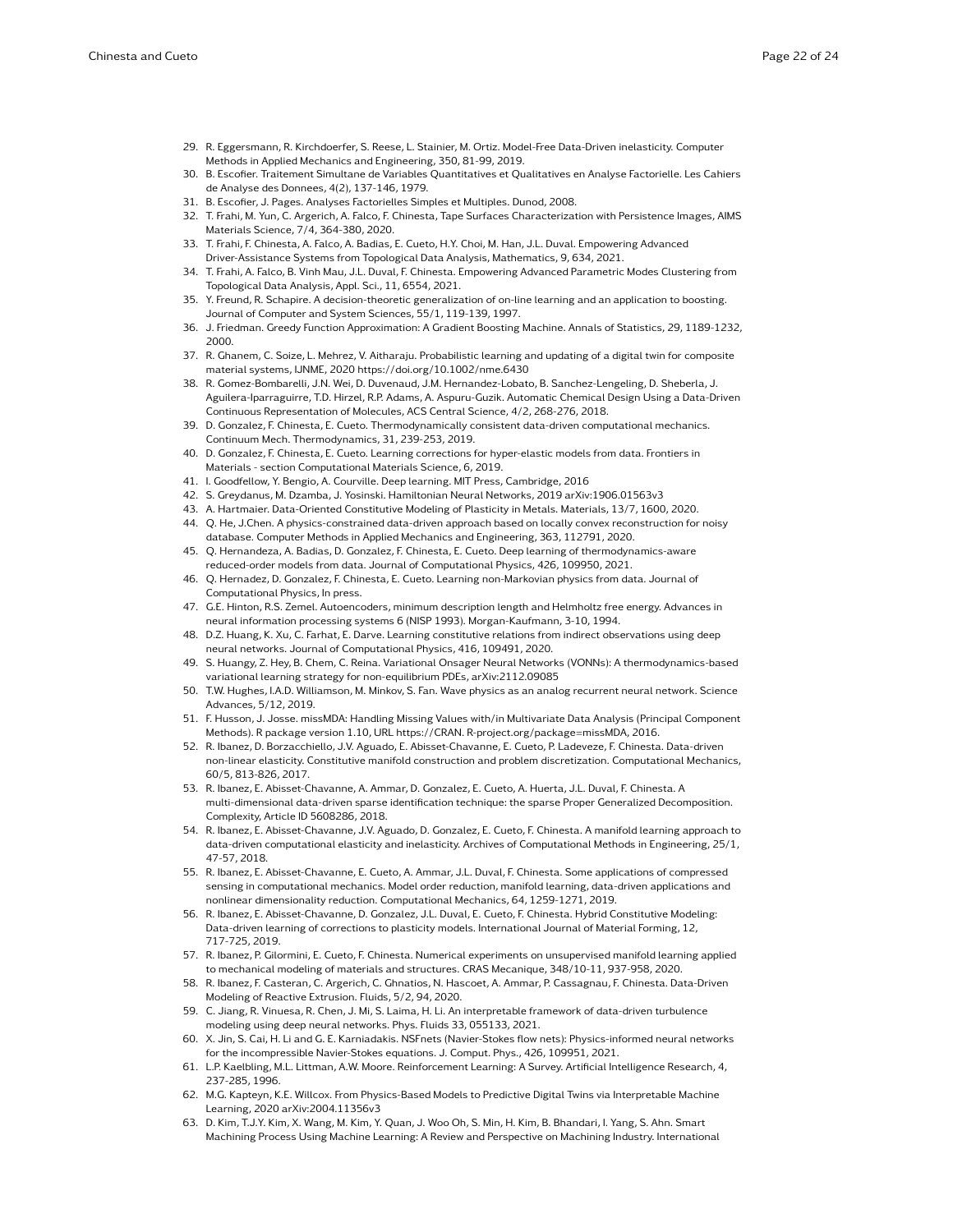Journal of Precision Engineering and Manufacturing-Green Technology, 5/4, 555-568, 2018.

- 64. T. Kirchdoerfer, M. Ortiz. Data-driven computational mechanics. Computer Methods in Applied Mechanics and Engineering, 304, 81-101, 2016.
- 65. T. Kirchdoerfer, M. Ortiz. Data Driven Computing with noisy material data sets. Computer Methods in Applied Mechanics and Engineering, 326, 622-641, 2017.
- 66. T. Kirchdoerfer, M. Ortiz. Data-driven computing in dynamics. International Journal for Numerical Methods in Engineering, 113/11, 1697-1710, 2018.
- 67. C.W. Kirkwood. Decision Tree primer, 2002, http://creativecommons.org/licenses/by-nc/3.0/
- 68. M. Kubicek, E. Minisci, M. Cisternino. High dimensional sensitivity analysis using surrogate modeling and high dimensional model representation International Journal for Uncertainty Quantification, 5/5, 393-414, 2015.
- 69. P. Ladeveze, D. Neron, P-W. Gerbaud. Data-driven computation for history-dependent materials. Comptes Rendus Mecanique, 347/11, 831-844, 2019.
- 70. R. Lam, L. Horesh, H. Avron, K.E. Willcox. Should You Derive, Or Let the Data Drive? An Optimization Framework for Hybrid First-Principles Data-Driven Modeling, 2017 arXiv:1711.04374v1
- 71. M. Latorre, F.J. Montans. What-you-prescribe-is-what-you-get orthotropic hyperelasticity. Computational Mechanics, 53/6, 1279-1298, 2014.
- 72. M. Latorre, F.J. Montans. Experimental data reduction for hyperelasticity. Computers & Structures, 232, 105919, 2020.
- 73. Y. LeCun. Self Supervised Learning. https://www.youtube.com/watch?v=SaJL4SLfrcY
- 74. J.A. Lee, M. Verleysen. Nonlinear dimensionality reduction. Springer, New York, 2007.
- 75. K. Lee, N.A. Trask, P. Stinis. Machine learning structure preserving brackets for forecasting irreversible processes, 2021 https://arxiv.org/abs/2106.12619v1
- 76. S. Lhermitte, J. Verbesselt, W. Verstraeten, P. Coppin. (2011). A Comparison of Time Series Similarity Measures for Classification and Change Detection of Ecosystem Dynamics. Remote Sensing Environ. 115, 3129-3152, 2011.
- 77. Z. Liu, M. Fleming, W.K. Liu. Microstructural material database for self-consistent clustering analysis of elastoplastic strain softening materials. Comput. Methods Appl. Mech. Engrg., 330, 547-577, 2018.
- 78. Z. Liu, C.T. Wu. Exploring the 3D architectures of deep material network in data-driven multiscale mechanics. Journal of the Mechanics and Physics of Solids, 127, 20-46, 2019.
- 79. J. Loiseau, B. Noack, S. Brunton. Sparse reduced-order modelling: Sensor-based dynamics to full-state estimation. Journal of Fluid Mechanics, 844, 459-490, 2018.
- 80. L. Lu, P. Jin, G.E. Karniadakis. DeepONet: Learning nonlinear operators for identifying differential equations based on the universal approximation theorem of operators, 2020, arXiv:1910.03193v3
- 81. L. Maaten, G. Hinton. Visualizing data using t-SNE. J Mach Learn Res., 9, 2579-2605, 2008.
- 82. D. MacKay. Chapter 20 An Example Inference Task: Clustering. Information Theory, Inference and Learning Algorithms. Cambridge University Press. 284-292, 2003.
- 83. J.. MacQueen. Some Methods for classification and Analysis of Multivariate Observations. Proceedings of 5th Berkeley Symposium on Mathematical Statistics and Probability. University of California Press, 281-297, 1967.
- 84. F. Masi, I. Stefanou, P. Vannucci, V. Maffi-Berthier. Thermodynamics-based Artificial Neural Networks for constitutive modeling, 2020 arXiv:2005.12183v1
- 85. M. Minano, F.J. Montans. WYPiWYG Damage Mechanics for Soft Materials: A Data-Driven Approach. Arch. Computat. Methods Eng., 25, 165-193, 2018.
- 86. B. Moya, A. Badias, I. Alfaro, F. Chinesta, E. Cueto. Digital twins that learn and correct themselves. International Journal for Numerical Methods in Engineering, https://doi.org/10.1002/nme.6535
- 87. M. Mozaffar, R. Bostanabad, W. Chen, K. Ehmann, J. Cao, M.A. Bessa. Deep learning predicts path-dependent plasticity. PNAS, 116/52, 26414-26420, 2019.
- 88. M. Muller. Information retrieval for music and motion. Springer-Verlag Berlin Heidelberg, 2007.
- 89. M. Nielsen, Neural networks and deep learning, 2019 http://neuralnetworksanddeeplearning.com/chap4.html
- 90. M. van Otterlo, M. Wiering. Reinforcement Learning and Markov Decision Processes. In: Wiering M., van Otterlo M. (eds) Reinforcement Learning. Adaptation, Learning, and Optimization, vol 12. Springer, Berlin, Heidelberg, 2012.
- 91. S.Y. Oudot S Y (2010) Persistence Theory: From Quiver Representation to Data Analysis, American Mathematical Society, Mathematical Surveys and Monographs Volume 209, 2010
- 92. M. Oulghelou, C. Allery. Parametric Reduced Order models based on a Riemannian Barycentric Interpolation. Int. Journal for Num. Meth. Engineering, 2021, In press.
- 93. T. Qin, K. Wu, D. Xiu. Data driven governing equations approximation using deep neural networks. Journal of Computational Physics 395/15, 620-635, 2019.
- 94. G. Quaranta, E. Lopez, E. Abisset-Chavanne, J.L. Duval, A. Huerta, F. Chinesta. Structural health monitoring by combining machine learning and dimensionality reduction techniques. Revista Internacional de Metodos Numericos en Calculo y Diseno en Ingenieria, 35/1, 2019
- 95. M. Raissi, P. Perdikaris, G.E. Karniadakis. Physics-informed neural networks: A deep learning framework for solving forward and inverse problems involving nonlinear partial differential equations, Journal of Computational Physics, 378, 686-707, 2019.
- 96. R. Ramprasad, R. Batra, G. Pilania, A. Mannodi-Kanakkithodi, C. Kim. Machine learning in materials informatics: recent applications and prospects. NPJ Comput. Mater., 3, 54, 2017.
- 97. R. Ranade, C. Hill, J. Pathak. DiscretizationNet: A machine-learning based solver for Navier-Stokes equations using finite volume discretization. Comput. Methods Appl. Mech. Engrg., 378, 113722, 2021.
- 98. A. Reille, N. Hascoet, C. Ghnatios, A. Ammar, E. Cueto, J.L. Duval, F. Chinesta, R. Keunings, Incremental dynamic mode decomposition: A reduced-model learner operating at the low-data limit, C. R. Mecanique, 347, 780-792, 2019.
- 99. A. Reille, V. Champaney, F. Daim, Y. Tourbier, N. Hascoet, D. Gonzalez, E. Cueto, J.L. Duval, F. Chinesta. Learning data-driven reduced elastic and inelastic models of spot-welded patches. Mechanics & Industry, 22, 32, 2021.